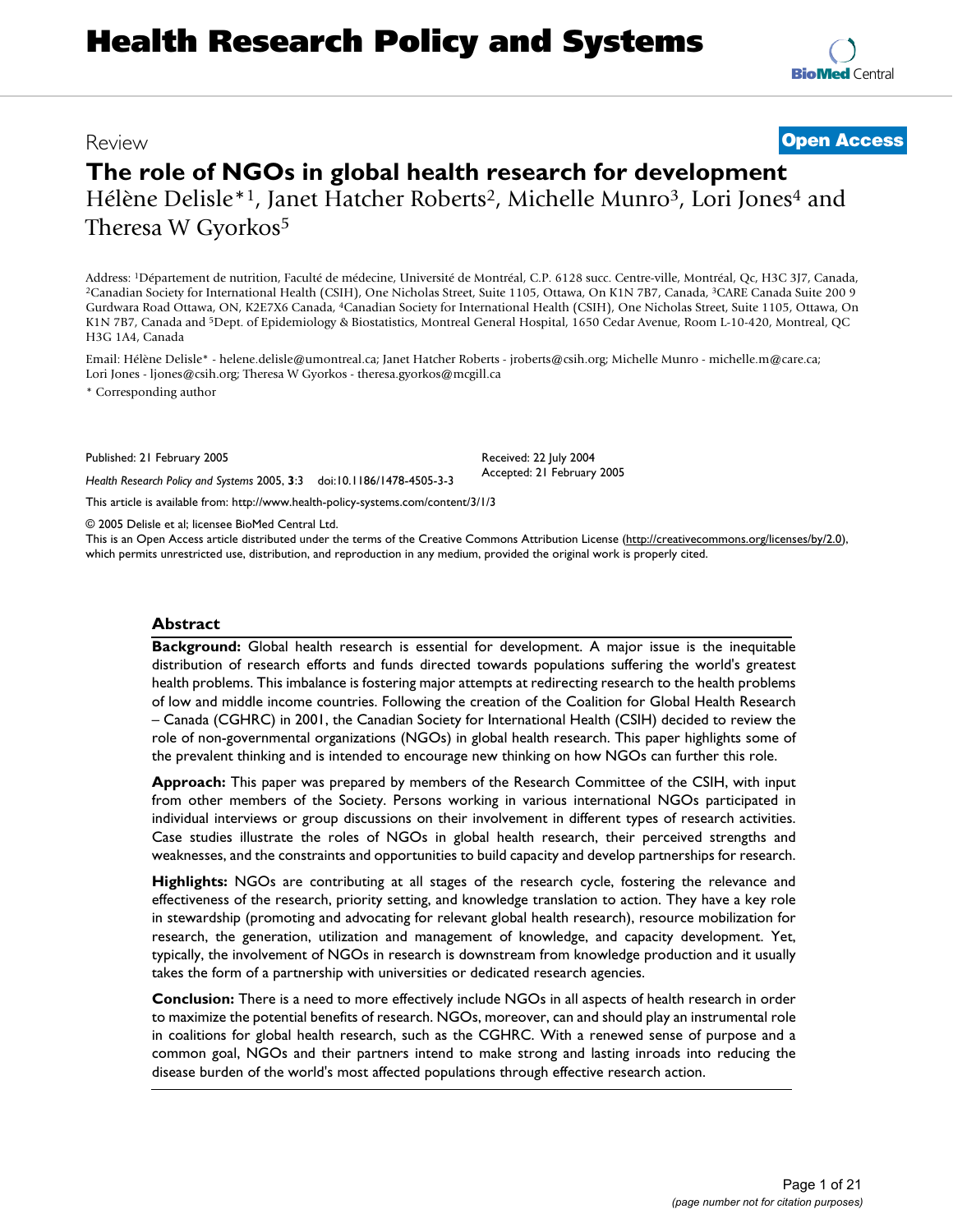"*Each country needs to be able to generate knowledge relevant to its own situation, to allow it to determine its particular health problems, appraise the measures available for dealing with them, and choose the actions likely to produce the greatest improvement in health. This should not be seen as the exclusive preserve of universities or research councils, but equally of health/public services, non-governmental organizations, etc."*  $[1]$ .

# **1 Introduction**

Non-governmental organizations (NGOs) have been defined by the World Bank as 'private organizations that pursue activities to relieve suffering, promote the interests of the poor, protect the environment, provide basic social services, or undertake community development'. NGO activities can be local, national or international. NGOs have contributed to the development of communities around the world and are important partners of many governments – while remaining independent from governments. According to the Human Development Report [2], there were in 2002 over 37,000 NGOs in the world, a growth of 19.3% from 1990. Their purposes differ but overall two categories dominate: economic development and infrastructure (26%) and research (23%) [http://](http://www.globalpolicy.org/ngos/role/intro/growth2000.htm) [www.globalpolicy.org/ngos/role/intro/growth2000.htm](http://www.globalpolicy.org/ngos/role/intro/growth2000.htm). NGOs are generally regarded as valued partners in health research for development, research being viewed as a broad process involving not only the production of knowledge, but also up-stream and down-stream activities needed for its relevance and effectiveness, such as priority setting and knowledge translation. NGOs have made and continue to make substantive contributions through supporting relevant and effective research. In her address at the First Steering Committee Meeting of the International Conference on Health Research for Development in 1999, the (then) Director General of the World Health Organization (WHO), Dr. Gro Harlem Brundtland, voiced her appreciation of NGOs as a partner with WHO in health research [3].

There are several views on what is meant by global health and global health research. In its simplest form, global health is population health on a global scale, and global health research is research which addresses the health of human populations around the globe. Global health also refers to 'inherently global health issues', that is, healthdetermining phenomena that transcend national borders and political jurisdictions, such as globalization and climate change. In setting global health research priorities, both the burden of disease and inherently global issues should be considered [4,5]. The vision of health research as proposed by the Commission on Health Research for Development [6] is a systems approach driven by equity, focused on country needs and priorities, and within an interactive regional and global framework. This paper will

address global health as it was defined in a Canadian consultation paper on global health research held in 2001 <http://www.cghrc.ca/consult.html>, that is, the health of individuals and societies in less developed, less resourced, poorer nations and regions of the world.

A major global health research issue is the inequitable distribution of research efforts and funds directed towards populations suffering the world's greatest health problems. This situation has been referred to as the 10/90 gap because only a meager 10% of all health research funding is being used to address 90% of the world's burden of disease, suffered primarily in developing countries [7]. Because of this imbalance, there have been major attempts at redirecting research efforts and funds to the health problems of low and middle income countries.

One of the roles of health research is to ensure that the measures proposed to break out of the vicious cycle of ill health and poverty are based, as far as possible, on evidence, so that the resources available to finance these measures are used in the most efficient and effective way possible [8]. There are many different types of health research. At the 6th Global Forum on Health Research, held in Arusha, Tanzania in November 2002, Dr. Gerald Keusch, Director of the Fogarty International Center, listed the scope of health research as including: fundamental discovery research, pathogenesis research, epidemiology research, clinical research, product development research, translational and adaptational research, operational research, health services research, policy research and research on health systems [9]. NGOs involved in health research have primarily undertaken operational and action research, but many have also participated in other types of research such as epidemiological research, social science research, product development research, translational research, health services research, and policy research.

The purpose of this paper is to document the role that NGOs have played in global health research and to highlight the need to expand this role. This paper is also intended as a tool to stimulate research activity in NGOs and to advocate for increased NGO involvement in global health research. Following a brief review on the central role of global health research in development, the roles of NGOs at different stages within the research process are discussed and illustrated with a few examples. Key challenges are also identified. The last part of the paper identifies future needs for strengthening the role of NGOs in global health research.

# **2 Global Health Research and Development**

While research means different things to different people, it may best be defined as 'a knowledge loop' from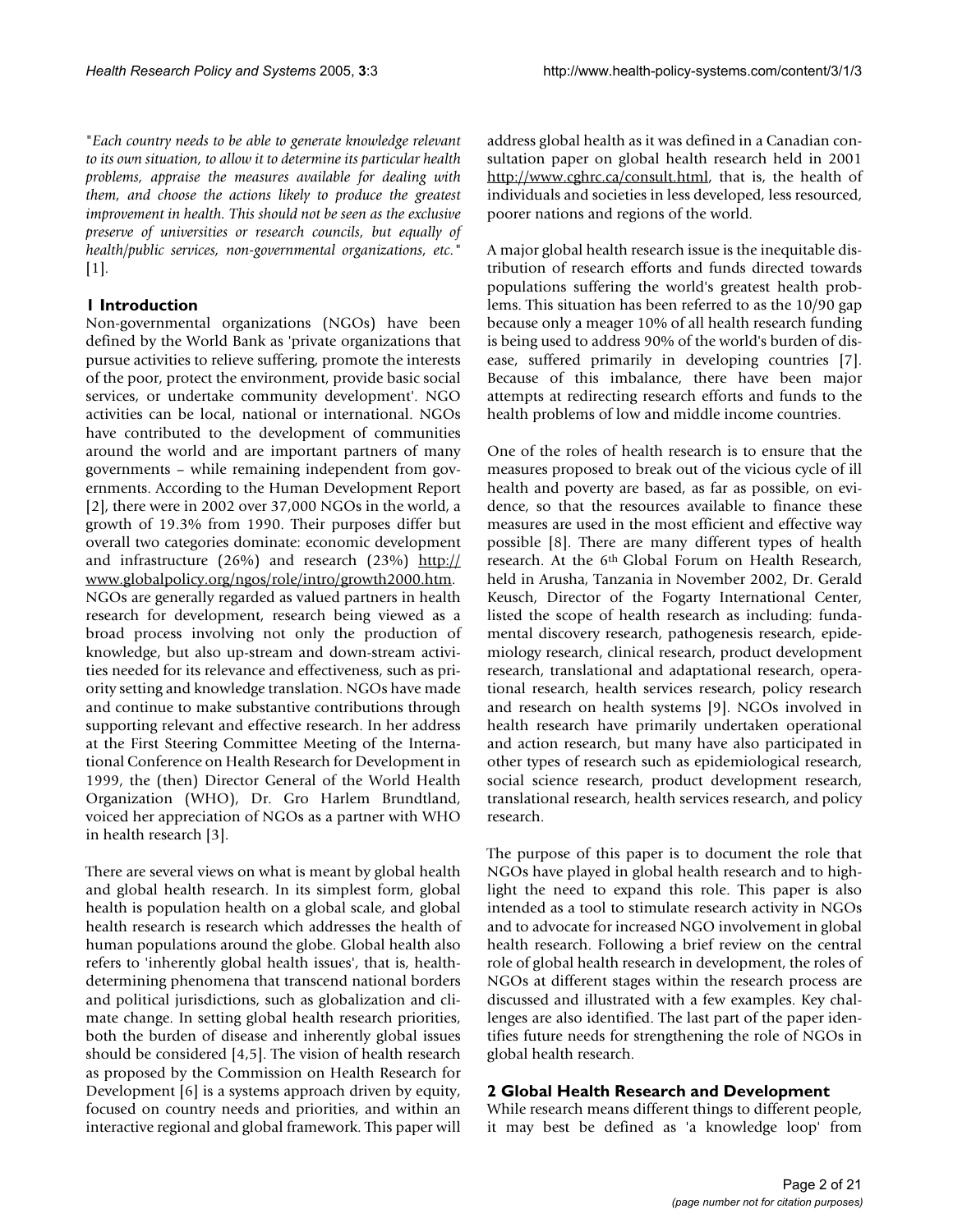

generation of knowledge to its effective use [10]. Indeed, there has been a progressive paradigm shift from narrow 'research' to broader 'knowledge creation and management' [11]. This broad definition is consistent with that of the Organization for Economic Co-operation and Development (OECD) [12] which states that "research and experimental development comprise creative work undertaken on a systematic basis in order to increase the stock of knowledge, including knowledge of man, culture and society, and the use of this stock of knowledge to devise new application". Research is recognized as a fundamental ingredient for action [13,14], and it is essential for development because it informs policies and programs; it also guides the development of human resources in these and related domains (see Figure 1). However, the links among research, policy-making, programming and training, with advocacy constantly in the background, need to be strengthened. It is being increasingly recognized that investments in health research can be economic and social investments [15]. In a WHO discussion paper on knowledge for better health, the emphasis is on research as an investment rather than a cost, on the need to turn research into action, and on the vital part of the civil society [\(http://www.who.int/rpc/meetings/en/](http://www.who.int/rpc/meetings/en/world_report_on_knowledge_for_better_health.pdf) [world\\_report\\_on\\_knowledge\\_for\\_better\\_health.pdf](http://www.who.int/rpc/meetings/en/world_report_on_knowledge_for_better_health.pdf) World report on knowledge for better health 2004).

#### *2.1 Global health research priorities*

The call to shift health research priorities from problems of industrialized countries to those affecting populations in developing countries is not new. In 1990, concerns regarding the inequitable distribution of research efforts were first raised in the Report to the Commission on Health Research for Development [6]. Since then, progress has been made to try to correct this gap, and to build capacity in the countries of greatest need. The 2002 WHO World Health Report [16] focuses on risks that contribute to the global burden of disease and death, both in developing and developed countries. Dollar expenditures on health research today, however, remain markedly inequitable in terms of populations served and disease burden addressed. Pneumonia, diarrheal diseases, tuberculosis and malaria, when combined, have been estimated to account for more than 20% of the disease burden in the world (mostly in developing countries), yet they receive less than 1% of the total public and private funds which are devoted to health research. The 10/90 gap is as wide as ever [7].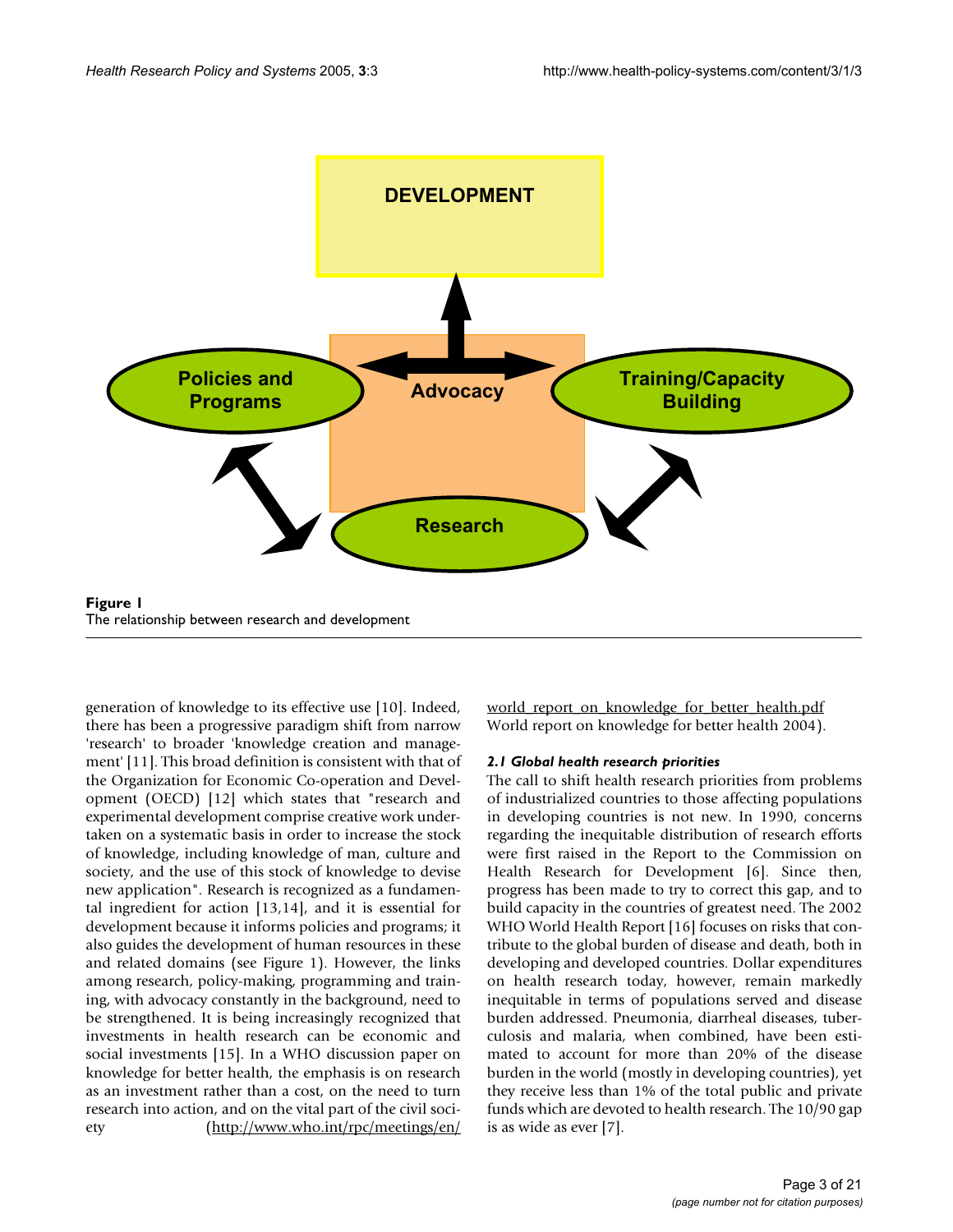*2.2 Milestones in global health research and development* Several important initiatives have been undertaken to address the global health research agenda. They have been fostered by individuals and groups from local, national and international bodies who shared a common vision in advocating for health research directed towards the low and middle income countries.

# *2.2.1 Commission on Health Research for Development*

The Commission on Health Research for Development declared in 1990 that "For the most vulnerable people, the benefits of research offer a potential for change that has gone largely untapped" [6]. The Commission highlighted several obstacles in undertaking this research, and among others: 1) the insufficient (worldwide) funding of health research directed towards health problems of people in developing countries; 2) the inefficient application of resources; 3) the neglect of major health problems; 4) the lack of individual and institutional health research capacity; 5) the lack of technology transfer; and 6) fragmentation and competition among research initiatives. The challenge to remedy this situation was set down and ultimately led to the establishment of the Council for Health Research in Development (COHRED) in 1993. COHRED works in partnership with WHO, the World Bank and other organizations to strengthen the role of health research at the country level.

Over the years, COHRED has assisted increasing numbers of countries in the exploration and implementation of essential national health research (ENHR) strategies. Networks were created to facilitate national level activities in Africa, Asia, and the Commonwealth Caribbean. For example, AFRO-NETS, the 'African Networks for Health Research and Development', was established in 1997 to facilitate exchange of information among different networks active in this type of research in English-speaking Africa, and to facilitate collaboration in the fields of capacity building, planning and research. Regional and global working groups and projects were established which allowed experiences with ENHR to be shared. Several communication strategies were utilized, including quarterly newsletters, websites and other publications to share experiences and lessons learned. A framework for capacity development, a critical component of ENHR, was established through partnerships and like-minded networks and organizations. The book, '*Forging Links for Health: Perspectives from the Council on Health Research for Development*", [14] and the discussion paper '*Health Research for Development: The Continuing Challenge* [1] review what has happened in the intervening years since the Commission on Health Research for Development made its first major recommendations in 1990.

Several questions remain unanswered:

• To what extent have the recommendations been implemented?

• Have the recommendations made a real difference in the lives of the countries that carry 90% of the disease burden?

- Has 'Essential National Health Research' worked?
- What is the current situation with regard to health research for development?
- Where and how do we proceed from here?

The 2000 International Conference on Health Research for Development provided COHRED and several partner organizations with an opportunity to review and reflect on their experience with health research, its impact on health and equity and to devise a global strategy for the first years of the coming millennium [14].

# *2.2.2 Global Forum for Health Research*

The Global Forum for Health Research, created in 1998 as a response to the Report of the WHO *ad hoc* Committee on Health Research Relating to Future Intervention Options [17], has provided a forum for stakeholders to review global health research priorities, promote ongoing analysis of the international health research situation and facilitate coalition building to support its central objective to help correct the 10/90 gap. The Global Forum is managed by a council of 20 members representing government policymakers, multilateral and bilateral agencies, foundations, international NGOs, women's associations, research institutions, and the private sector. It holds funding competitions on targeted global health topics and awards research grants to applicants from low and middle income countries. Its most recent report [18] emphasized the need for action by combined efforts of the public and private sectors. It also recognized the role of NGOs as a partner in contributing to these efforts.

# *2.2.3 Canadian Coalition for Global Health Research*

In November 2001, four Canadian federal agencies, Canadian International Development Agency (CIDA), International Development Research Centre (IDRC), Health Canada, and Canadian Institutes of Health Research (CIHR) signed a Memorandum of Understanding to support national consultation regarding Canada's role in global health research. This marked the first time in Canadian history that Canada's two overseas development agencies, Health Canada and Canada's major federal health research funding agency have collaborated to address global health research.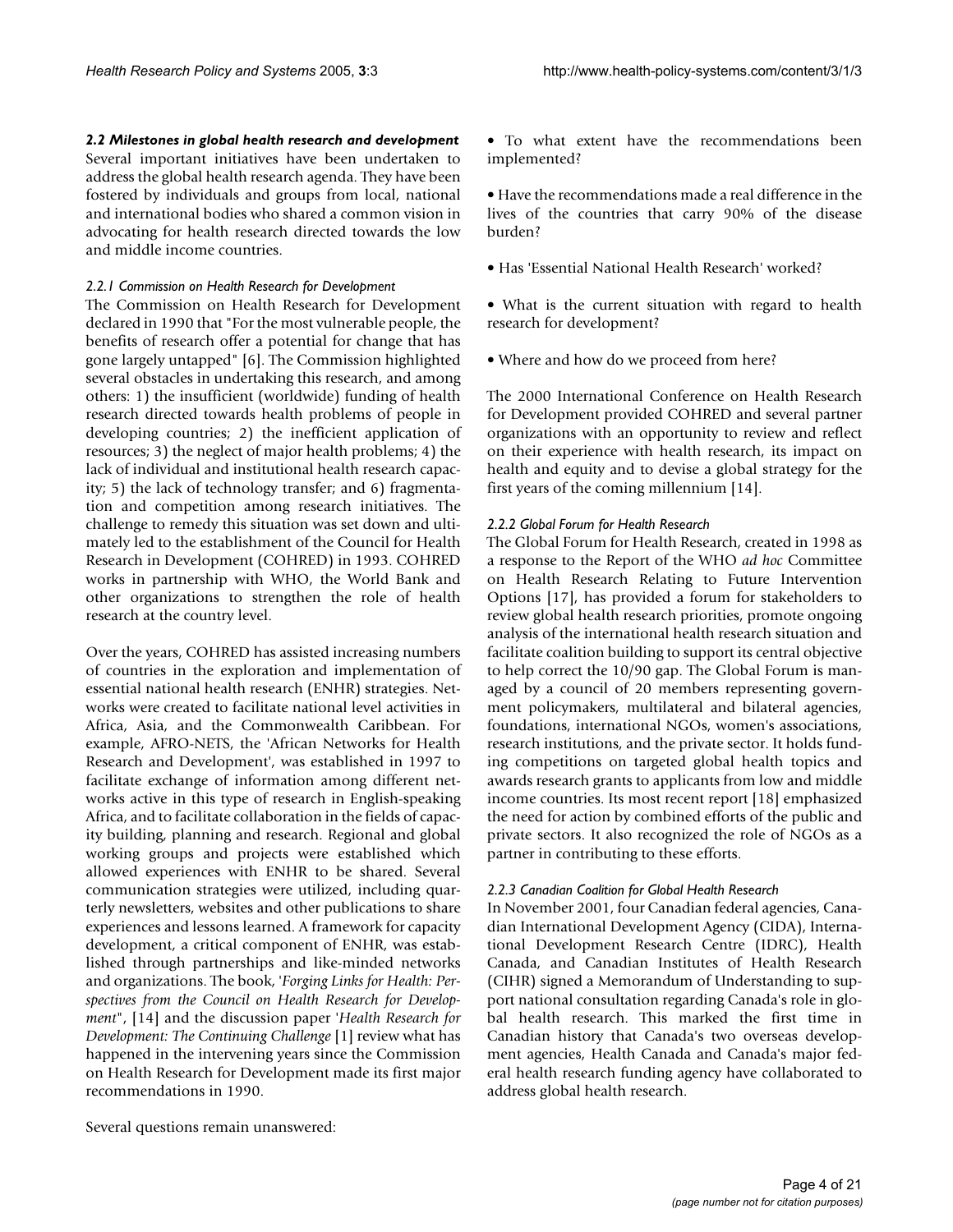The Canadian Coalition for Global Health Research (CCGHR) is developing into a network of health researchers, funding agencies, NGOs, and other stakeholders committed to support the pursuit of effective global health research by ensuring that all these groups work together as effectively as possible with researchers in developing countries. This collaborative approach serves as a framework for future research projects in the area of global health, with each organization bringing its own specific area of expertise to the table. It aims to improve the effectiveness of development assistance and to increase the sustainable health gains per dollar of Canadian funds invested in research.

# **3 Key Roles of NGOs in Global Health Research**

Inequities in health are caused by a number of determinants, including the use of or access to health care facilities. Research which addresses these issues requires an intersectoral approach, involving trans-disciplinary teams and methodologies. Building trans-disciplinary teams requires commitment from the research community to seek out colleagues from other disciplines, from the funding agencies to appreciate innovative initiatives, from the community at large as partners and contributors, and from the policy arena to develop strategies for intersectoral policies and programs which may well have the lead outside ministries of health. Indeed, working outside government altogether may well be a solid and sustainable strategy. Understanding and engaging the broader community on these issues comes naturally to communities unrestricted by bureaucratic boundaries. This is where NGOs excel.

NGOs have contributed to all different stages of the research cycle (see Figure [2\)](#page-5-0), namely in advocacy, priority setting, capacity building, resource mobilization, sharing and utilization of research findings, and networking. Traditionally, many NGOs which have undertaken activities that address health issues in resource-poor settings are service-oriented NGOs and concentrate their efforts on implementing "action" programs. This type of NGO finds it difficult to identify resources that would allow them to conduct research. While there are NGOs involved in actually conducting research, for most the focus is usually evaluation. Links with the research community are often weak. Other NGOs undertake innovative field-based experimental research. The effectiveness of these initiatives is often learned by trial and error. Unfortunately, while this enhances effective and efficient implementation in the field, research results are only infrequently analyzed appropriately. There are also barriers to dissemination or sharing of research results to a wider audience (eg. other districts within the same country) and to different audiences (eg. to other researchers, research institutions, etc.). Typically, NGO involvement in research is more downstream of knowledge production and it usually takes the form of a partnership with more traditionally-oriented research organizations such as universities or dedicated research agencies. There is a need to include NGOs in the reconceptualization of global health research to ensure completion of the cycle from generation of knowledge to its effective use.

We describe the key roles of NGOs below, using, as a framework, the categories of primary functions of health research systems as recently identified by Butler [1].

# *3.1 Stewardship*

One of the strengths of NGOs has been as advocates for the populations they serve. Health research can make NGOs become more effective advocates. Governments depend on health research for needs assessments, formulation of policy options, implementation of interventions and evaluation of action plans. Empowered citizens and NGOs can demand accountability of the government. They can also encourage international donors to focus on the health priorities of countries and thus facilitate a check and balance mechanism for good governance. Good governance is needed to improve collaboration and cooperation at the international, national and regional levels in order to tackle inequity. High scientific standards are fundamental components of effective health governance, particularly as they relate to health research systems.

The role of research in mobilizing and supporting NGOs, particularly around issues of inequities, is important. NGOs can provide stewardship in terms of the promotion and advocacy for relevant research, shaping research priorities, and the setting and interpretation of ethical frameworks for research. NGOs can often play a more powerful role using the results of research than can the research community itself. Mobilizing communities, utilizing mechanisms for advocacy and acting as an interface between the research community and its wider community will enhance a sense of strong governance and stewardship.

*3.1.1 Promotion and advocacy for relevant global health research* There is widespread agreement that health research is not sufficiently valued by many societies as a critical input to human and socioeconomic development. The result is often an environment that is neither conducive to, nor supportive of, research. A culture is necessary that recognizes the value of research and one which builds a supportive environment for research [19].

There is a need not just to allocate funds for research, but also to allocate these funds to areas of research that would have the greatest or maximum social benefit. Advocacy for relevant research, that is, the type of research that will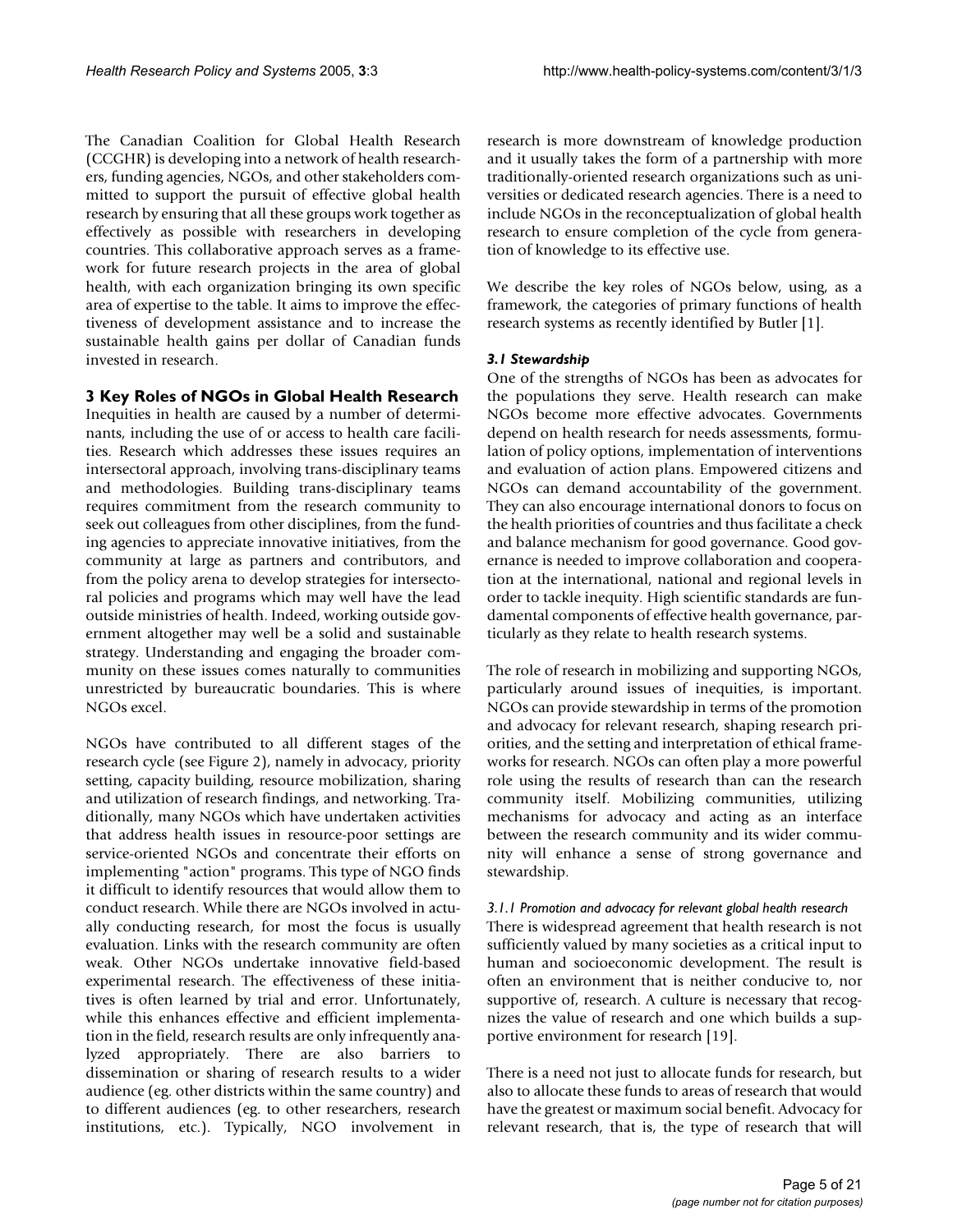<span id="page-5-0"></span>

make a difference in terms of equity, health, well-being and development of people, is an important role for NGOs [20]. Not only can NGOs identify researchable topics, but they can also stimulate demand for relevant research.

However, the existing power structure in the research arena often works against NGOs because of a narrow view of research as merely producing new knowledge, with limited consideration of upstream operations (identification of research needs, questions, and priorities), downstream

actions (knowledge management, dissemination and translation), and the advocacy efforts required to connect research with policies, programs and training.

Historically, the influence of the biomedical researchers' lobby has been the strongest with regard to agenda-setting and fundraising. Behavioral scientists and social health researchers generally have much weaker potential to influence resource allocation, agenda-setting and policy formulation. Partnerships could be strengthened and supported between NGOs and social science researchers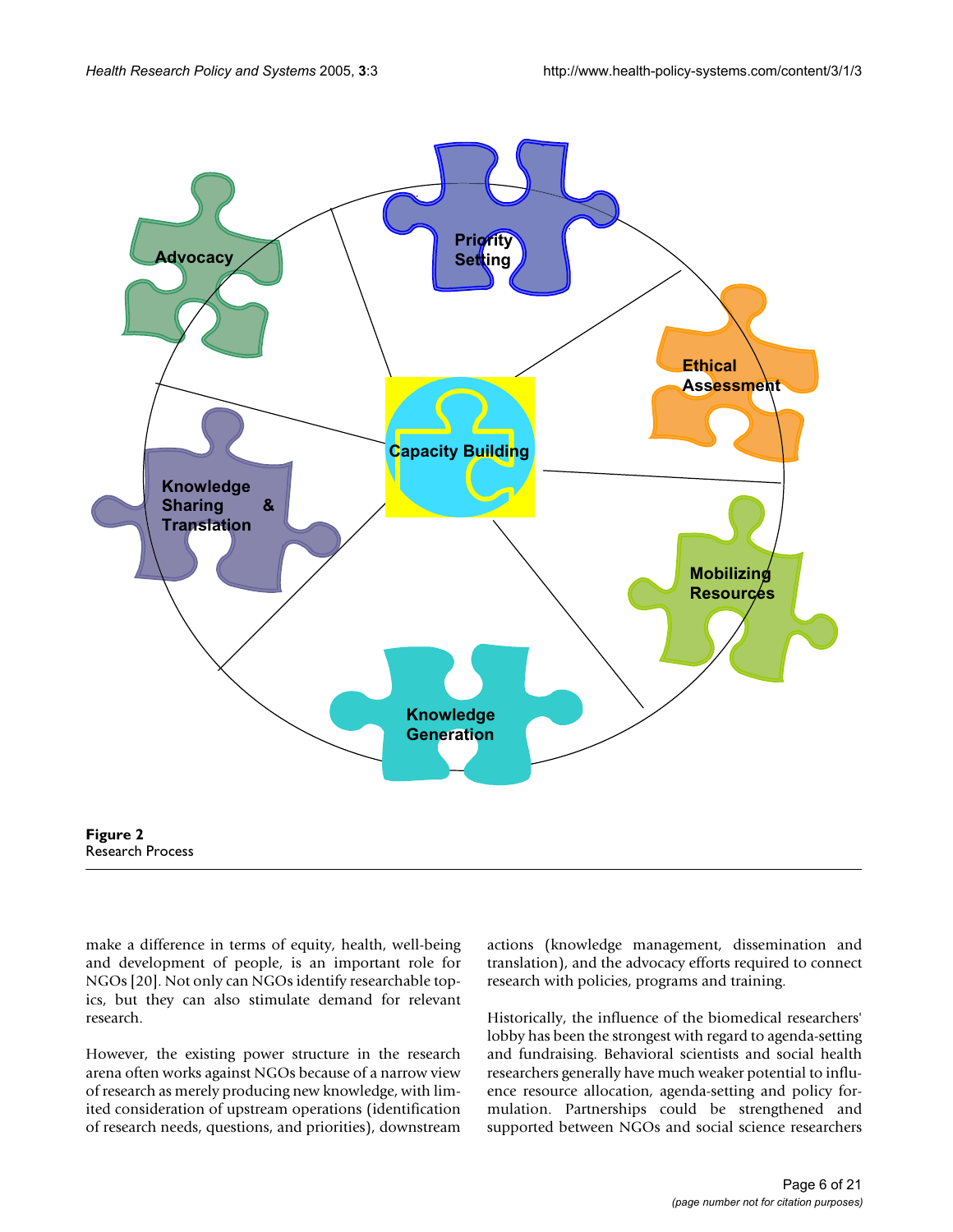in resource-poor countries to improve influence potential, as the social sector issues that tend to be most relevant to human populations are also of utmost importance to NGOs.

Creating a favorable environment for "relevant" research requires a health system that is supportive and provides financing opportunities. It also requires the existence of a culture of "evidence-generating and evidence-based research". There must be a healthy relationship between communities, researchers and policy makers. Networks to share experiences, lessons learned and policy impact can be enhanced by partnerships with NGOs.

A disproportionately large number of people living in developing countries suffer large disease burdens. Promoting research and development on neglected diseases or issues of global health significance may contribute to bridging the 90/10 research gap, by stimulating research by public or civil society organizations on issues that do not represent marketable research, and are therefore neglected by the private sector. There is a role for NGOs in advocating for more research on these neglected topics (see under 4.1, example of initiative for neglected disease drugs, Médecins sans Frontières [MSF]).

Health research needs to generate knowledge that will facilitate the identification of choices and options to reinforce equity-based policies and programs. In doing so, it also needs to address the difficulties of collecting data that are of primary importance when inequities are discussed. The essential function that data serve will allow tracking and monitoring of resources for research and for improving opportunities for those researchers in more disadvantaged countries. NGOs often have access to information that will highlight inequities and the determinants of inequities.

Similarly, NGOs can advocate for formative and evaluative research on programs that address major health problems, but which are generally a low priority for funding agencies. In doing so, they can contribute to making data available for evidence-based decision-making in policy and program planning. Food system-based approaches to reducing micronutrient deficiencies and malnutrition in general are one of these under-researched areas.

# *3.1.2 Shaping research priorities*

NGOs are well-placed to foster public participation in decisions about health research, as they are close to communities. They can provide the mechanisms by which such public participation is ensured in decision-making processes. Significant progress has been made over the last decade in health research priority-setting for the implementation of ENHR at the country level. Among the lessons learned, it appears that community involvement is in most cases an unresolved issue [21]. What is certain is that, critically at the priority-setting stage of the research cycle, the community must be involved, and NGOs may be instrumental in achieving this.

Defining the research that needs to be done requires the input of civil society and NGOs as much at the beginning as at the end, in terms of dissemination, communication and action.

# *3.1.3 Setting and interpreting ethical frameworks*

NGOs assume a range of roles in research, but a thread that runs through all these is their representation and advocacy for the vulnerable. Broad research roles are described in greater detail in other sections of this paper. This section focuses on the role of NGOs in shaping and interpreting ethical frameworks [22-25], that is, the incorporation of ethical principles in their research partnerships with other organizations. As researchers or research partners, NGOs have a responsibility to ensure that ethical issues are addressed in both the design and conduct of the research. There are distinctive challenges in conducting health research in developing countries, namely to fulfill moral duties of justice and respect in the face of poverty, lack of resources and the potential for exploitation. The Nuffield Council on Bioethics [26] designed an ethical framework for health research in developing countries based on the duty to alleviate suffering, to show respect for persons, to be sensitive to cultural differences, and to not exploit the vulnerable. As NGO research is often conducted among the most vulnerable populations, where power relations are tipped in favor of researchers and those who are literate and eloquent, issues of informed consent and participants' understanding of it and the research, as well as participants having access to the benefits of research, are of special concern. Particularly when research is conducted by first world researchers in resource-limited settings, NGOs who partner in this research at times need to recommend and advocate for reviews from local research and ethics committees, as well as those from industrialized countries. Where relevant, they may also encourage the development of independent national ethics committees and national ethical guidelines, taking account of existing international guidelines [22-25]. This process may involve interpreting cultural ethical frameworks and beliefs, for instance, culturally appropriate means of obtaining informed consent from research participants. In addition, NGOs can make sure that the development of local expertise in health research is an integral component of research proposals.

As watchdogs, NGOs actively seek breaches of ethics and hold researchers to account when the principles of respect for persons, beneficence and justice are not upheld, a role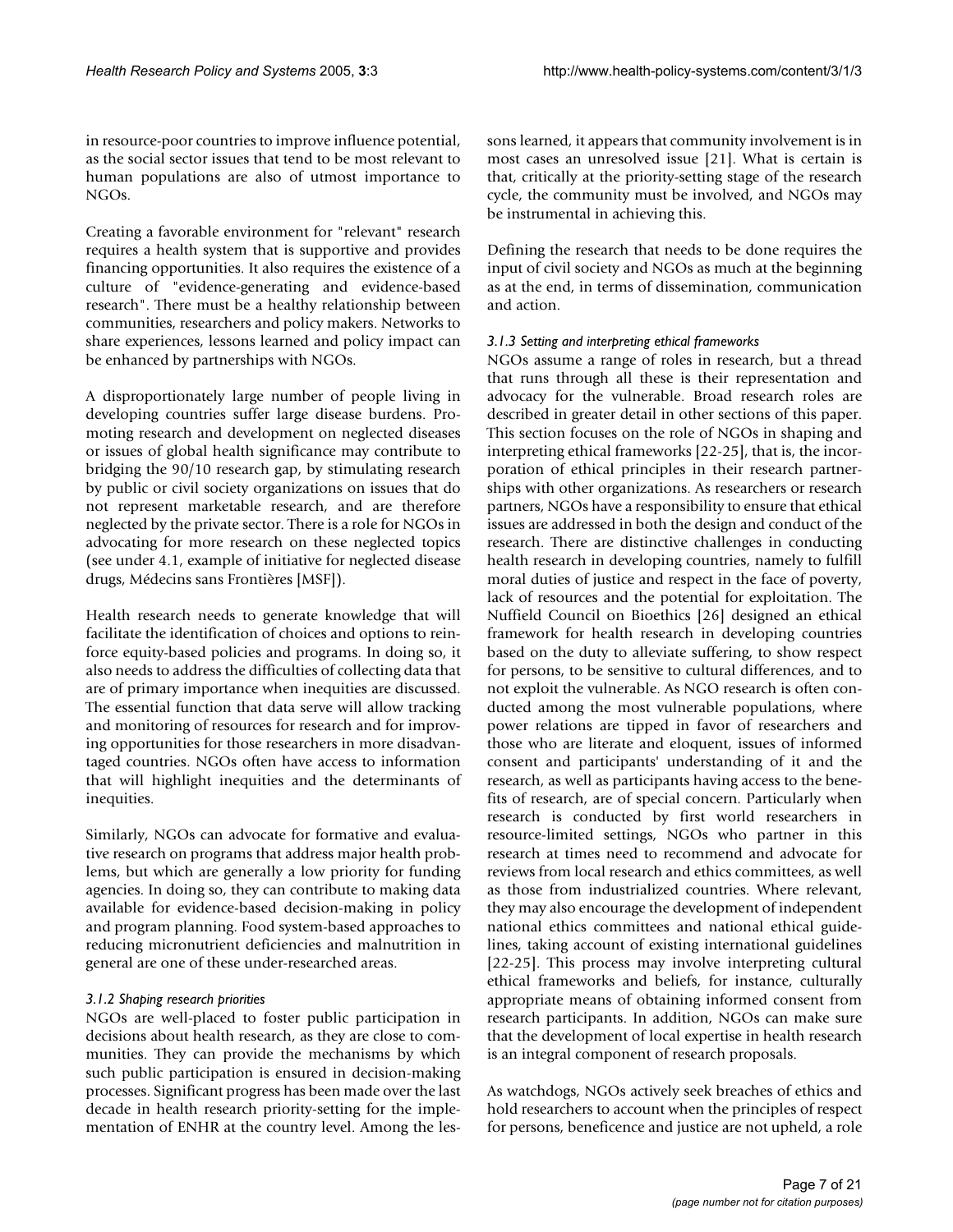they are well positioned to assume given their understanding of and links to marginalized groups. Watchdogs, as they uncover ethical breaches that may be defined by culture or power relations, have assisted in shaping ethical frameworks to better address ethics when research is conducted among vulnerable groups.

In the communities where NGOs work, they can act as community partner members of and witnesses to research. In this role they can assist with, for example, interpreting research objectives to participants to ensure that consent is informed and the rights of subjects are respected. They may provide researchers with enumerators or local information to expedite the data collection process. NGOs can also monitor the long-term outcomes arising from research, and make sure that the participants benefit from successful intervention.

As knowledge translators, NGOs interpret the knowledge generated by research to their constituents, a key role in working towards the vulnerable having access to the benefits of research that could improve their lives. This may be research conducted in these communities or globally.

# *3.2 Mobilizing resources for research*

While current levels of financial resources are not sufficient to adequately respond to the demonstrated need for health research, there are many sources of "funds" for health research. Some are monetary contributions and some are in-kind contributions. NGOs can provide not only direct funding for projects (albeit in a limited manner) but, and perhaps equally important, they can provide valuable in-kind funding. Thus, personnel or materials developed by NGOs can be used in health research projects at little or no cost.

Some NGOs are directly involved in the administration of research grants. Others may be the fiduciary agent for a grant to a research organization that is exploring an issue related to an NGO program. However, most are organizations that work with communities. A major role is therefore to identify resource gaps using networks to link communities, health providers and managers, and funding agencies in a meaningful way so that financing can appropriately be directed to targeted health issues. NGOs may also contribute by identifying other potential sources of funding, for instance, in the local private sector.

#### *3.3 Knowledge generation*

Knowledge can be acquired in various ways, by many methods, and by different types of people; there are different cultures of enquiry. Because of their typical 'grassroots' experience, several NGOs are able to access indigenous knowledge and specific information, which may be less attainable for other types of organizations. This type of knowledge might be very useful when pooled with knowledge acquired by others; in this way, a more comprehensive analysis can occur. NGOs can be particularly adept in conducting formative research (baseline studies, needs assessment), in operational or action research and in process and impact evaluation. This type of research is particularly relevant for setting priorities, for informing intervention, as well as for identifying further research needs.

Although knowledge generation is generally not a primary NGO activity, there may be specific 'knowledge generation' research niches for NGOs. For instance, as suggested by the Canadian Council for International Cooperation (CCIC) and actually carried out by a few NGOs, "*There is a need for NGOs to be more involved in policy research even in Canada*" (Interview with B. Tomlinson, CCIC).

Figure [3](#page-8-0) illustrates the research cycle in the narrow sense of knowledge generation. This cycle applies whatever the research type, and whether the research is conducted by an NGO or an academic institution.

#### *3.4 Utilization and management of knowledge*

While asserting that the production of knowledge is the primary function of research, and that levels of knowledge have increased considerably, a discussion paper for the International Conference on Health Research [1] also recognizes that the ability to draw from research in terms of lessons learned, application to interventions, and programming and policies which support the overarching goal of equity, is often lacking.

Inadequacies include the inability of developing countries to access pertinent international research literature and knowledge bases (either as contributors or users), the inability to access new information technologies, and the inability to ensure closer links among the research community, health service managers and health policy makers.

The effective use of research findings and their dissemination is an increasingly important public health policy concern. In 1995, an international research conference was held in Vancouver, Canada, on dissemination research. This type of research is similar to what is now called 'translational research' [http://www.niehs.nih.gov/translat/](http://www.niehs.nih.gov/translat/home.htm) [home.htm,](http://www.niehs.nih.gov/translat/home.htm) that is, the conversion of research findings from basic, clinical or epidemiological environmental health science research into information, resources, or tools that can be applied by health care providers and community residents to improve public health outcomes in at-risk neighborhoods.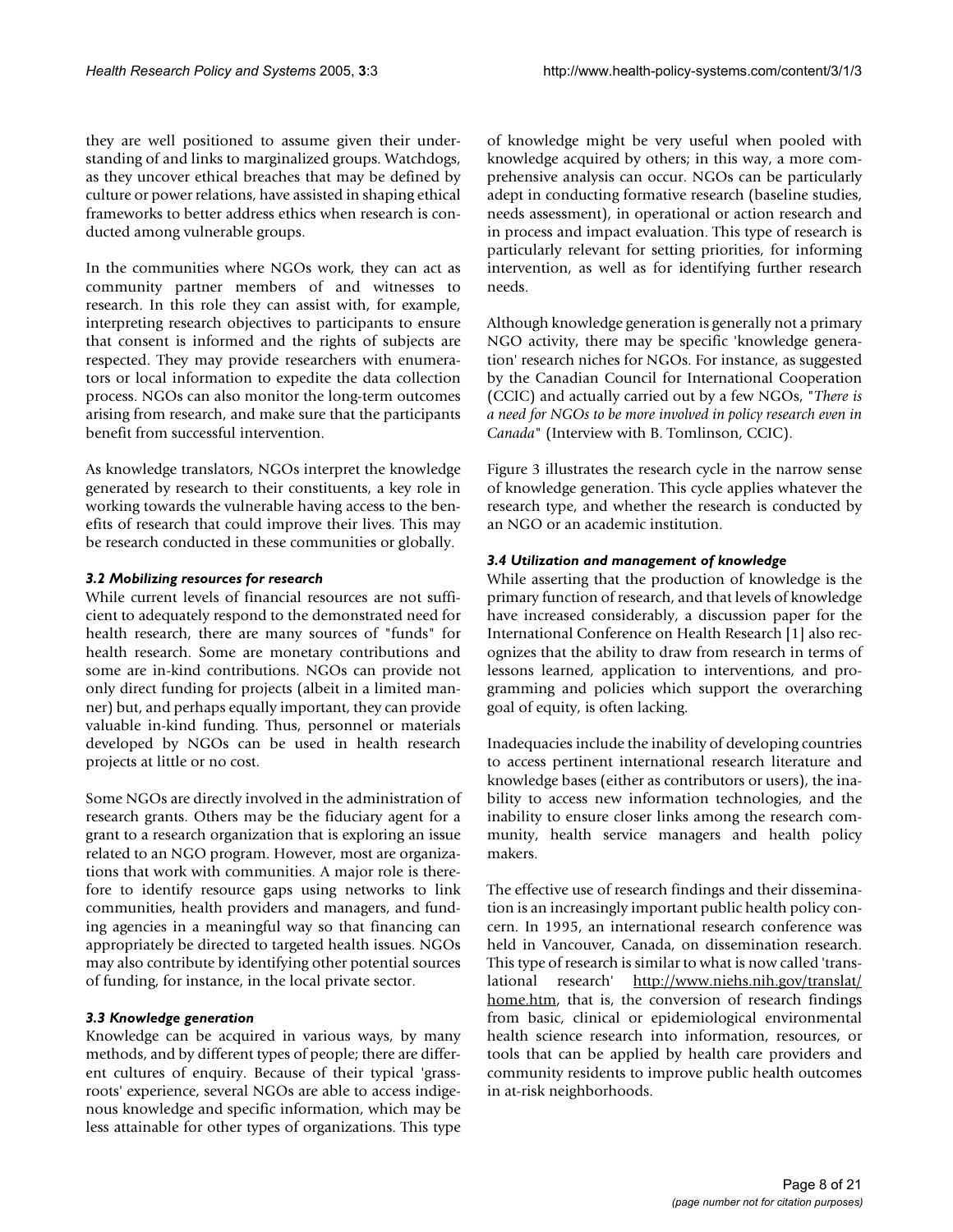<span id="page-8-0"></span>

NGOs are frequently at the interface of applied research and policy-making, at least at the administrative level, and their potential input into research utilization for policymaking needs to be valued. Research can make a substantive contribution in at least three phases of the policymaking process: agenda-setting, policy formulation, and implementation [27]. It is widely recognized that health research is underutilized in policy-making. The generation of new knowledge is highly valued, but its translation and use does not appear to be valued as much [28], which may partly explain why application of newer knowledge is often a weak link in the research cycle. Factors potentially enhancing utilization can be identified by exploration of priority-setting, activities of the health system at the interface between research and policy-making, and the role of recipients, or "receptors", of health research [27]. There are several models of research utilization in policy-making, but interactive or exchange models may be more conducive to the effective use of research than unilateral models because they bring researchers and decision-makers closer together [10,27].

NGOs often play a critical role in interpreting the evidence and translating its relevance for local communities. Inevitably the level of involvement by the community depends on relevance and opportunity for action and advocacy. Assessing and evaluating opportunities for advocacy and action occur as NGOs work with communities on these issues. Effective involvement of the community and its participation is a "matter of reciprocity and continuing dialogue in which participation takes different forms and influences change in several directions" [14]. Once the evidence has been analyzed and assimilated, NGOs can serve as intermediaries in delivering feedback to communities and in the planning, implementing and monitoring of new interventions, policies or other actions which might have been proposed. The knowledge and information acquired by NGOs can be unique and offer added insight into new ideas for future health research. This is, in part, because of the extensive interrelationships NGOs have forged with different communities, organizations, the private sector and governments, among others, often over decades of dedicated work. Additionally, NGOs are in a good position to test the ability of research findings to be scaled up in a 'real world' environment.

According to Lavis *et al* [10], while the "knowledge loop" needs to be completed, that is, from knowledge production to knowledge-based decision-making through knowledge transfer or brokering, not all research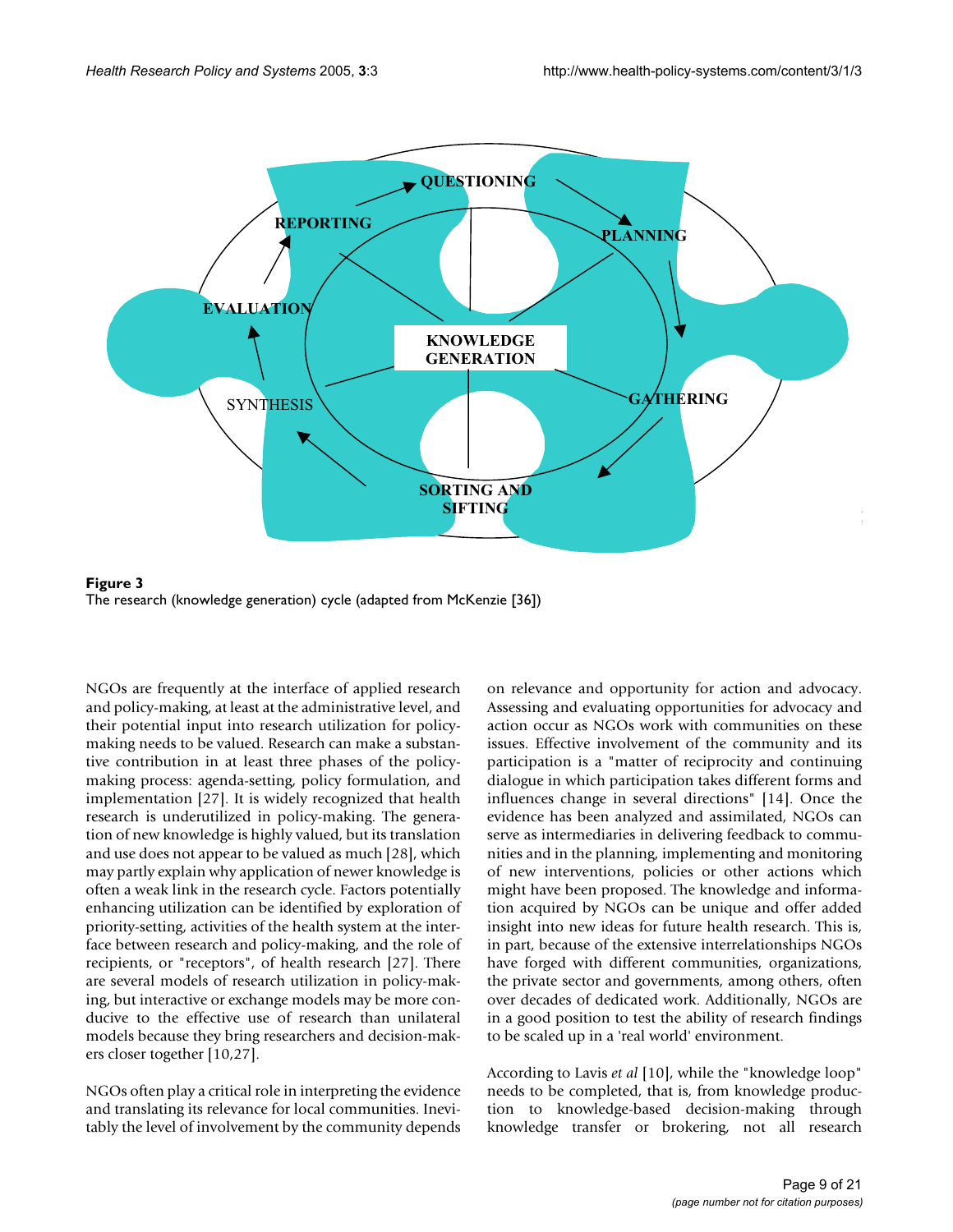organizations should become involved in knowledge transfer; if they do, the knowledge pyramid may be shaky. Innovations stemming from research are at the base of the pyramid, and actionable messages are at the top. Individual studies and synthesis of research knowledge are the intermediate layers. Lavis *et al* contend that it may not be relevant to transfer knowledge from individual studies, but rather, from bodies of cumulative research knowledge, and that knowledge transfer brokers are needed for this purpose. This model of specialized roles is probably more relevant at the macro level and in industrialized countries. In resource-poor countries, polyvalent organizations such as NGOs have a key role in sharing, translating and implementing research findings at the community and country level. They provide channels for the use of research results at the community level, as they are closest to the communities themselves. For that very reason, they may also feel more compelled to complete the research cycle, including application of the findings. *Third World Network* <http://www.twnside.org.sg>, for instance, an independent non-profit international network of organizations and individuals involved in issues relating to development, conducts and disseminates research to help organizations around the world participate in and influence international economic and social policy. NGOs may also be involved in testing pilot models of intervention and in their subsequent scaling-up.

# *3.5 Capacity development*

The preliminary examination of the functions performed by the some 125 organizations involved in a significant way in health research reveals that while knowledge generation is a concern shared by most, research capacity strengthening receives relatively little attention [1]. One weakness or inattention in research capacity strengthening activities, for example, has been the lack of a recognized career path for local health researchers which has resulted in diverting promising researchers to other careers or to other countries.

The development and retention of research capacity remains a challenge in many countries [29]. Quality control and assurance requires skills and structures which support these objectives. Skills such as leadership, advocacy, networking and communication are important and need to be built through capacity development. Research management is also a skill which needs to be strengthened and a skill that will improve the quality, appropriateness and timeliness of research and its dissemination.

NGOs in the North and in resource-poor countries often have the capacity for facilitating training and for sharing the lessons learned in needed skills. Partnership with NGOs in such capacity-building needs to be valued and reinforced. The Canadian Society for International Health (CSIH) and the Canadian Public Health Association (CPHA) have participated in capacity-building activities in many countries and continue to share their experiences and lessons learned. Support for such sharing and building capacity makes sense and should be facilitated by donor agencies. WHO, through its creation of a Department of Research Policy and Cooperation within the cluster of Evidence and Information for Policy, has defined as one of its objectives: "the development of initiatives aimed at strengthening research capacity in the developing world with the ultimate aim of enshrining research as a foundation for policy".

A number of other international initiatives have also attempted to address some of these capacity issues: the International Health Policy Program (IHPP), the Applied Research on Child Health (ARCH) project, the Swiss Commission for Research Partnership with Developing Countries (KAPE) and, in Canada, the IDRC. Since 1970, IDRC has been providing financial and technical assistance to academic institutions, government agencies and NGOs in developing countries, as a means of promoting sustainable and practical development and strengthening indigenous research capacity. IDRC's experience provides important and valuable lessons about implementing applied research in partnership with NGOs [30], as summarized in the table [1.](#page-10-0)

The CPHA, through the CIDA-funded initiative Canada's International Immunization Program – Phase 2 (CIIP2), dedicated 5% of the program's budget to applied research. Part of this funding was used to strengthen primary health care in developing countries through the NGOs that implemented the immunization and primary health care activities through the auspices of CIIP2.

NGOs who wish to become more involved in research generally recognize the need for extramural training and support. Partnering with universities and research institutions may provide such training opportunities. Additionally, there are international institutions such as INTRAC (International NGO Training and Research Centre) that are specifically geared towards meeting the challenges and needs of NGOs in research. Those NGOs that are part of international networks can draw from the body of research conducted elsewhere.

NGOs may also provide substantive input into research training, be it by grounding research methods in reality so that research is more applicable, or by providing research sites and questions for academia and graduate students. NGOs may also be in a good position to identify young scientists and promising investigators in host countries.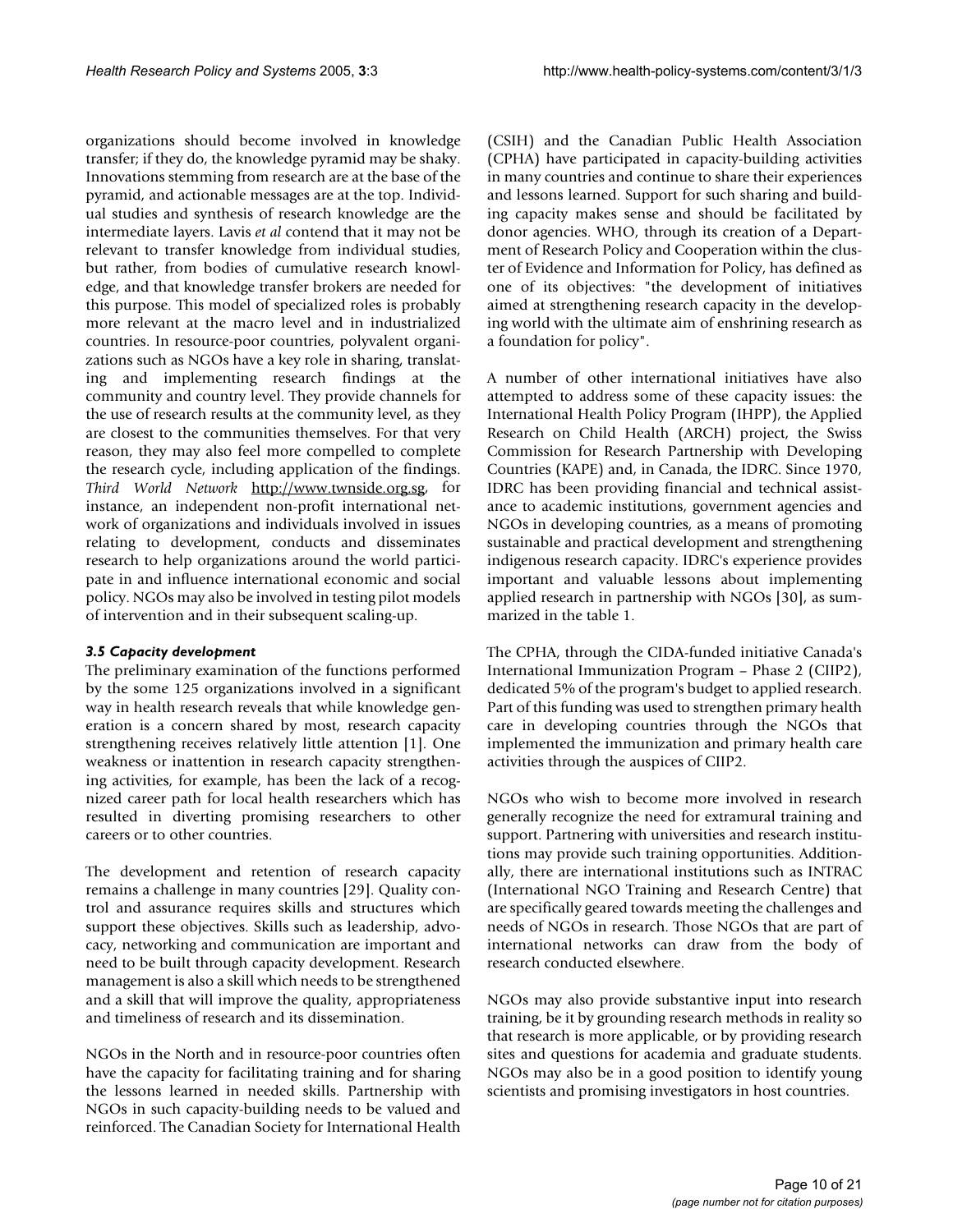#### <span id="page-10-0"></span>**Table 1: Lessons learned from research in partnership with NGOs: IDRC experience**

First, applied research should have a practical application, reinforce knowledge and skills, and introduce and promote innovative, effective strategies and *approaches for improving human health and well-being. Not only should research results be for local application, they should also be shared and adapted to other venues and contexts.*

Stimulating the demand for research by user groups, rather than supply-driven research, is one of the three strategies identified by Harrison & Neufeld [31] for capacity-building for essential national health research. NGOs and communities as user groups could be the target of capacity-building efforts.

#### **4 NGO involvement in health research**

There is a lack of accessible and centralized information on NGO involvement in health research, although the CPHA CIIP2 applied research publication lists over 20 examples of NGO-related applied research carried out in the 1990s. The examples given below are based on discussions with a limited number of Canadian and international NGOs: CARE, World Vision Canada (WV), CECI (Centre d'étude et de coopération internationale), Inter Pares, HKI (Helen Keller International), and CCIC. In the case of AMREF (Africa Medical Research Foundation), ADI (Alzheimer's Disease International), Médecins sans Frontières (MSF) and RITC (Research for International Tobacco Control), most of the information was obtained from their websites and related publications and documents. The interviews and discussions covered the specifics of the implication of the NGO in health research, lessons learned through the experience, and respondents' perceptions on the role of NGOs in global health research, and on the strengths and weaknesses of their organization in this regard. These selected NGOs provide insight into some of the critical issues facing NGO involvement in global health research. It should be kept in mind that this selection is small and not meant to be representative. Nonetheless, all of these NGOs are involved, directly or indirectly, in global health research, and they are all Canadian or present in Canada.

# *4.1 NGOs and their involvement in global health research: illustration cases*

The interviews covered a broad range of cases, from NGOs little involved in research to those actually conducting independent research. The types of involvement are briefly described below. A salient observation is that what is considered as research by different NGOs is, for the most part, unclear and highly variable. This suggests the need for NGOs to develop common views on what is research, the various types of research, and the components of the research process. The interviews also revealed that while some NGOs are reluctant to be involved in research, others are eager to strengthen their capacity to do so.

CECI has long been involved in health research, although it is reluctant to call this 'research'. A major activity is the undertaking of baseline studies that typically include an assessment of the health and nutritional status of populations. The data are used to orient or reorient programs, and to inform communities. In Cambodia, for instance, it conducted an initial assessment for a project aimed at improving the livelihood of rural poor in two sectors: health/nutrition, and agriculture marketing (CECI and Cambodia Researchers for Development: Improving Livelihood of the Cambodian Rural Poor: Strategies in Health, Nutrition and Agricultural Commodity Marketing, 2001). One interesting aspect of its recent work is the 'policy feedback' that it conducts in its large projects. The intent of the analysis is to clearly identify the lessons learned, and to discuss these with decision-makers and technical officers. This may be considered as part of 'knowledge translation' and it can be a particularly useful approach in advancing policies and programs. While CECI is also

*Second, efforts need to be made to build knowledge and understanding about the benefits accruing from applied research. NGOs, by their very nature, are action-oriented. Applied research is often perceived as of limited use to their ends, an esoteric, academic exercise of limited value to the immediate needs of the poor and disadvantaged. Time and effort need to be invested in nurturing an understanding within the academic community of the value of applied research within the context of development efforts.*

*Third, applied research should be used to develop and strengthen local research capabilities. NGOs do not, as a rule, possess the internal capacity and skills to design and conduct applied research studies. Attention should be paid to assisting NGOs in making contact with qualified researchers, and increasing NGO knowledge and skills to negotiate the terms of reference for applied research studies. This cannot be achieved simply through providing information about applied research methodologies or organizing a single workshop. Trust has to be developed between the NGO and academic communities, as a means of reinforcing linkages between them and building upon and using their comparative strengths, characteristics and areas of expertise to design and conduct applied research.*

Fourth, local communities should be involved in the design and implementation of applied research activities. The local people need to understand the purpose *of the proposed research, provide input and advice about its design and conduct, and be actively involved in the application and dissemination of research results. Without the active participation of the community, the utility and eventual application of the research results will be of little value. Source*: [30]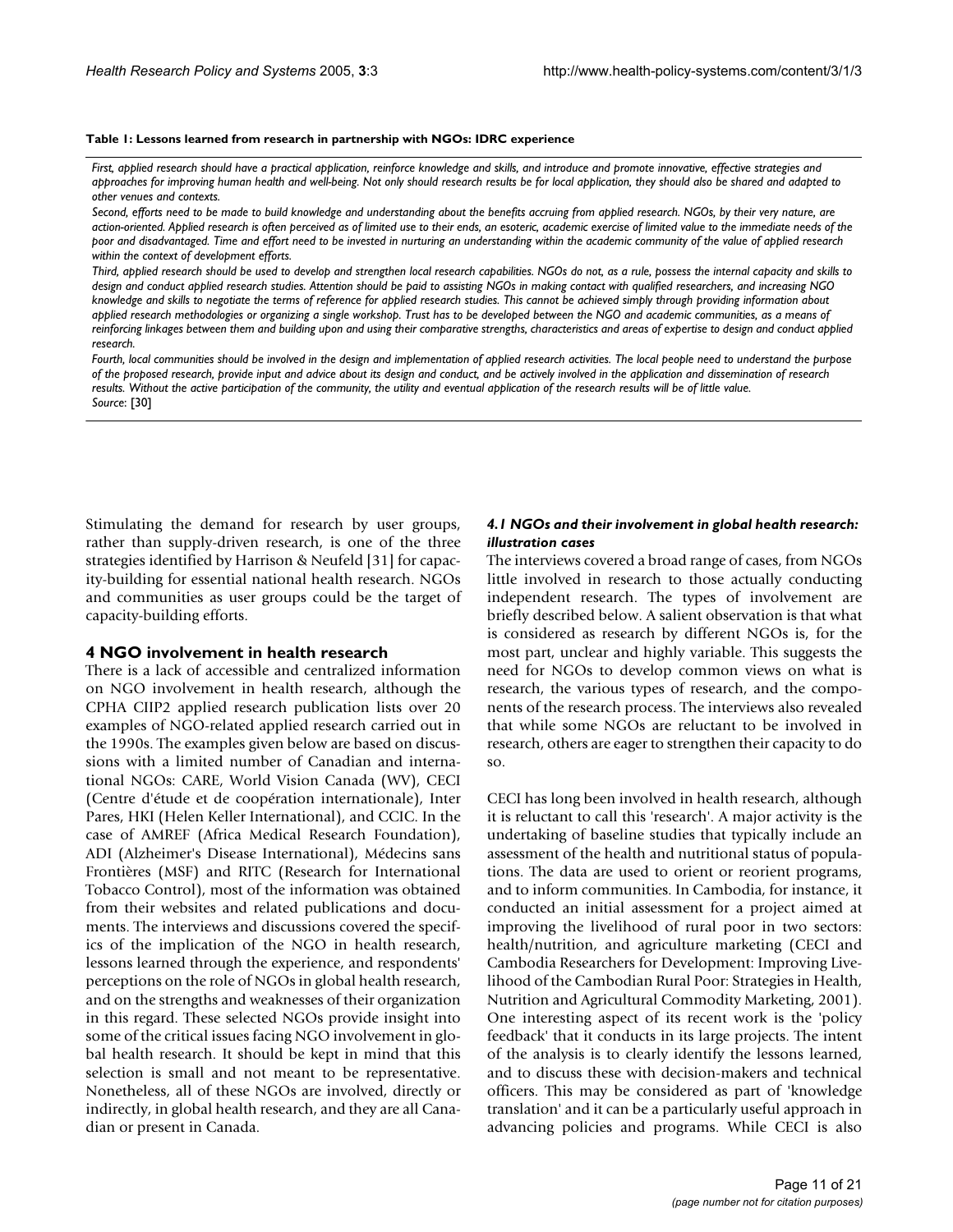#### **Table 2: Final evaluation report, World Vision Canada, Micronutrient-for-Health Project in Sénégal (2002)**

*The objectives of the project initiated in 4 districts in 1997 were to reduce micronutrient malnutrition among women and children, to reduce the incidence of illnesses affecting micronutrient status, and to strengthen local capacity for controlling micronutrient malnutrition. The baseline study revealed a high rate of (iron deficiency) anemia in pregnancy (49%), of low retinol (vitamin A) levels in breastmilk (57%), and of low serum retinol concentrations among preschool-age children. Iodine deficiency was widespread, with 20% of school-age children showing severely low urinary iodine levels. A similar survey was conducted after 4 years of project activities, and included control zones in each district. The final evaluation showed an almost complete elimination of vitamin A deficiency in the project areas, which was primarily attributable to the high coverage of vitamin A supplementation of under-fives and postpartum women. Household use of iodized salt increased from 6% to 14%. Anemia remained high among pregnant women (44%), however, in spite of the iron-folate supplementation scheme. The rate of intestinal parasites declined, but the project did not have an impact on diarrhea. The MICAH project had a positive impact in strengthening the national vitamin A policy of Sénégal. The evaluation report was published by the project and widely disseminated. The survey findings and recommendations were fed into the design of an up-scaling phase of the project, with more emphasis on the reduction of anemia among women.*

involved in health projects that do not include research even in a broad sense, it conducts research in areas that are indirectly related to health. For instance, in the IDRCfunded project intended to alleviate poverty in Burkina Faso, Viet Nam and Nepal, it collaborates with local universities and research institutions for the research and training components, notably on adapting the assessment of poverty to the specific context.

CCIC and its member NGOs are involved in international policy research. For instance, Trade-Related Aspects of Intellectual Property Rights (TRIPS) agreements have implications on access to drugs. In the reorientation of CIDA for improved aid effectiveness, there are obvious health implications, including how to respond to health plans as defined by health ministries, and assist with poverty reduction strategies. CCIC sees research on policies as a critical role of NGOs, and considers that NGOs should be more involved in the policy debate both in Canada and globally.

World Vision (WV) Canada is active in research, particularly (but not only) in the framework of its MICAH projects (Micronutrients and Health in Africa) funded by CIDA. It primarily conducts formative and evaluation research (see table 2 for report of findings in Sénégal, published jointly with CIDA). Although it has PhD or MSc level personnel in each of its technical units, it does not have in-house research expertise *per se*; it partners with research institutions, in the field and in Canada. It does not have the capacity to analyze all the data that it collects and therefore it collaborates with academic institutions in Canada. Graduate students can use the data for their theses. WV officers may also sit on graduate students' supervisory or examining committees. The primary use of the research findings is to reorient programs and inform the community. As programs may have to change their operations as a result of such research, the exercise may, at times, be regarded as threatening.

CARE is directly involved in research, and its involvement covers the whole process from conceptualization of the research question to data management and dissemination of research results. Some offices have staff whose role is specifically research-related, but this varies. They also work with partners. CARE has even been contracted by some donors to conduct research. The research is primarily qualitative, including participatory approaches, as well as operations and action research. CARE also conducts surveys, situation analyses and policy reviews. It receives funding for research from bilateral and multilateral agencies, and from large organizations such as Family Health International and the Population Council.

Helen Keller International (HKI) is a technical assistance NGO that is also directly involved in research as part of its mandate. It addresses the causes of preventable blindness. It also provides rehabilitation services to blind people, and helps reduce micronutrient malnutrition which can cause blindness and death in children. It is involved in most stages of the research cycle, focusing on operations and action research. HKI's focus on blindness and micronutrients is a strength in that its research is more focused than that of other NGOs involved in health and nutrition. Its funds for research come from different sources. A research component may be built into programs, some operational research is conducted with funds for surveillance, or funds are provided for R&D specifically (eg. for FRAT studies [Fortification Rapid Assessment Technique]) and for the development of tools to assess the quality of nutrition interventions leading to adoption of relevant strategies (in Mozambique, Burkina, Mali and Niger). HKI has in-house expertise in research. There are several full-time research positions. In addition, it works with research partners at the local level, as well as with universities in Canada and USA.

Inter Pares was created in 1975 to support NGOs from the South and to provide international development education in Canada. Inter Pares uses its own funds to conduct social research on political and economic issues, primarily action research. For instance, it carried out collaborative research with NGOs in the Philippines and of Bangladesh on family planning policy, and in Africa it has carried out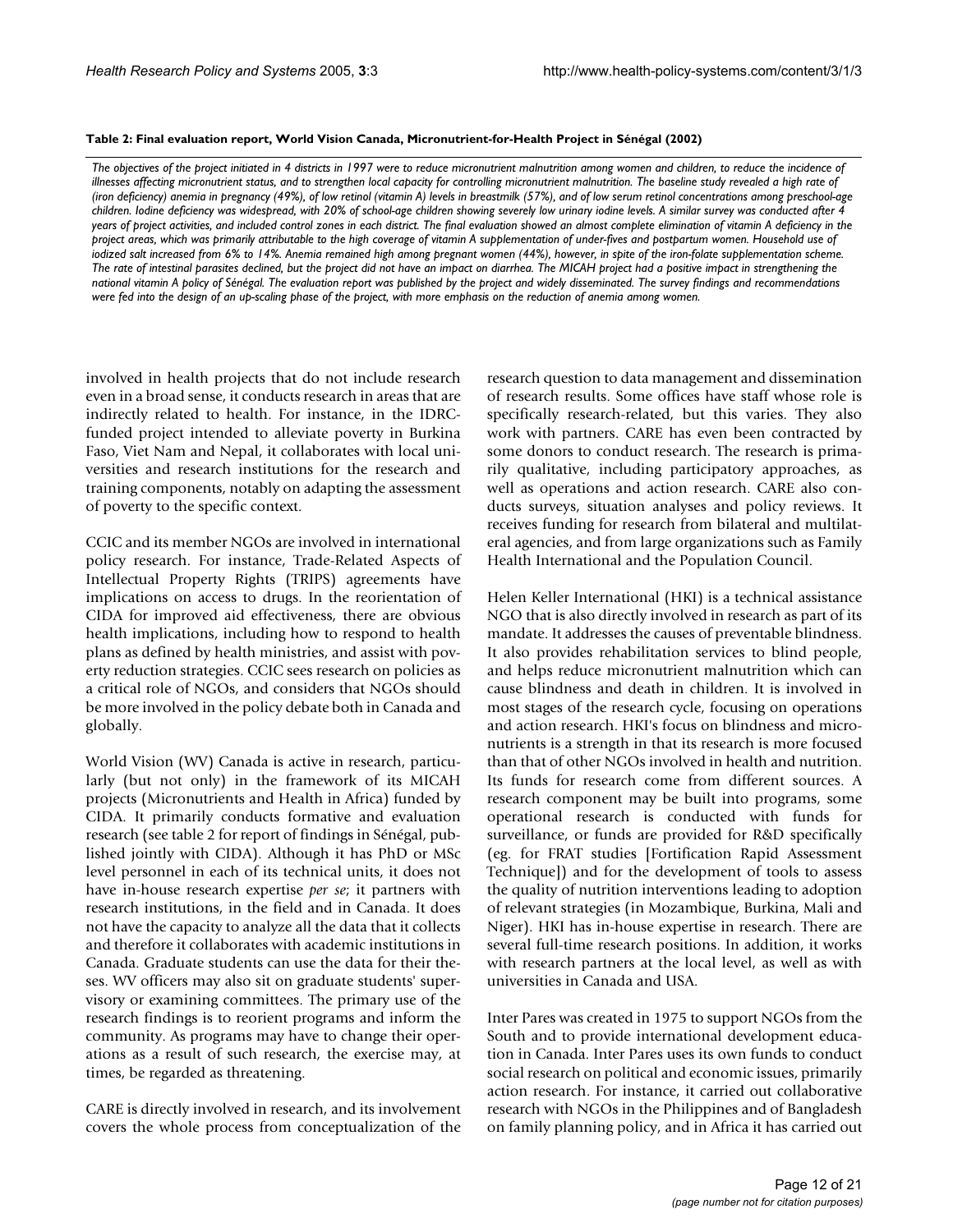#### **Table 3: Example of an AMREF research study listed in its extensive bibliography**

In 1995, D'Allessandro et al [32] published a study which compared the efficacy of insecticide-treated and untreated bednets in preventing malaria in children *living in the Gambia. The survey included 2300 children between the ages of 1 and 4 years; 1500 from villages who had received insecticide-treated bednets within their primary health care and 800 from villages which had not received treated bednets. It was found that the greatest benefit, in terms of reduced malaria morbidity, was observed in children who slept regularly under treated bednets. Measurable benefits were also accrued in children who slept regularly under untreated bednets, compared to children who did not use bednets at all. The conclusion of this study was that educational campaigns might well promote even the use of untreated nets because of the additional health benefits, while ultimately aiming at coverage with insecticide-treated bednets.*

#### **Table 4: Example of an Alzheimer's Disease International- supported health research study**

*The results of a population-based study undertaken in Kerala, India to evaluate a community dementia case-finding program was published by Shaji and collaborators in 2002* [35]. *Their aim had been to validate a training program where local community health workers (CHWs) were trained to identify possible cases of dementia. The training program consisted of 2 ½ hours of formal instruction. Workers' diagnoses were then confirmed by an experienced psychiatrist. The 19 CHWs identified 51 possible cases among 1979 persons aged 60 and older in their communities. There was expert confirmation for 33 of these cases (65%). Although the remaining 18 did not have dementia, 13 did in fact suffer from other psychiatric illnesses and only 5 had no psychiatric diagnosis at all. The conclusion was that CHWs can play an important role in identifying cases of dementia in a community setting.*

research on economic issues. With *Forum Afrique Canada* [http://www.ccic.ca/f/003/acf.shtml,](http://www.ccic.ca/f/003/acf.shtml) for instance, it is studying Canadian government trade and aid policy after G-8. It has in-house research expertise, particularly in sociology, although there is no research position as such. It usually works with partners, as it is a small NGO. Inter Pares uses research findings mainly for education and advocacy.

AMREF has been active since 1957 in the field of applied health research and has an extensive bibliography documenting research results in the form of peer-reviewed publications, theses, manuals, reports, abstracts and conference presentations. The focus of AMREF's research activities has been primarily in the operational and applied domains. Many have addressed the important disease burden caused by communicable diseases such as malaria (see table 3) and schistosomiasis, but others have addressed organizational issues such as health information systems and technological issues like field diagnostics.

Alzheimer 's Disease International (ADI), an NGO affiliated with WHO, specifically provides support for research among its numerous activities. In particular, it supports the research work of the 10/66 Dementia Research Group (the 10/66 refers to the dementia research gap, in which 'less than one-tenth of all population-based research into dementia is directed towards the two-thirds or more of cases living in developing parts of the world [31]). The vision of ADI is that research not only generates awareness, but is the basis for policy which, subsequently, can provide the impetus for development of appropriate services for affected persons. The 10/66 Dementia Research Group divides its research activities into pilot studies, qualitative studies, intervention studies and population-based studies. This group has published a consensus statement [33] and a methods paper [34], and members are now publishing research results (see table 4). This NGO's 10/66 Dementia Research Group has regional networks in India and South Asia, Latin America and the Caribbean, China and South East Asia, Africa and Russia, Eastern and South Eastern Europe which are coordinated by Dr. Martin Prince of the Institute of Psychiatry in London, England.

Médecins sans Frontières (MSF) was the first NGO to both provide emergency medical assistance and publicly bear witness to the plight of the populations they served. MSF is at the forefront of emergency health care as well as care for populations suffering from endemic diseases and neglect. MSF has undertaken an initiative on drugs for neglected infectious disease which combines advocacy, research and capacity development, and networking. In contrast with private sector research, it is need-driven rather than profit-driven. Five pilot projects are currently underway focusing on capacity building and technology transfer. This initiative started with a review of pharmaceutical research and development outcomes over the last 25 years and of current private and public initiatives. Highlights of the findings and conclusions, published in Lancet [36], are provided in table [5.](#page-13-0)

Research for International Tobacco Control (RITC) is an International Secretariat based at IDRC headquarters (Ottawa) that funds multidisciplinary tobacco control research projects in developing countries. Its mission is to create a strong research, funding and knowledge base for the development of effective tobacco control policies and programs, through a combination of research, dissemina-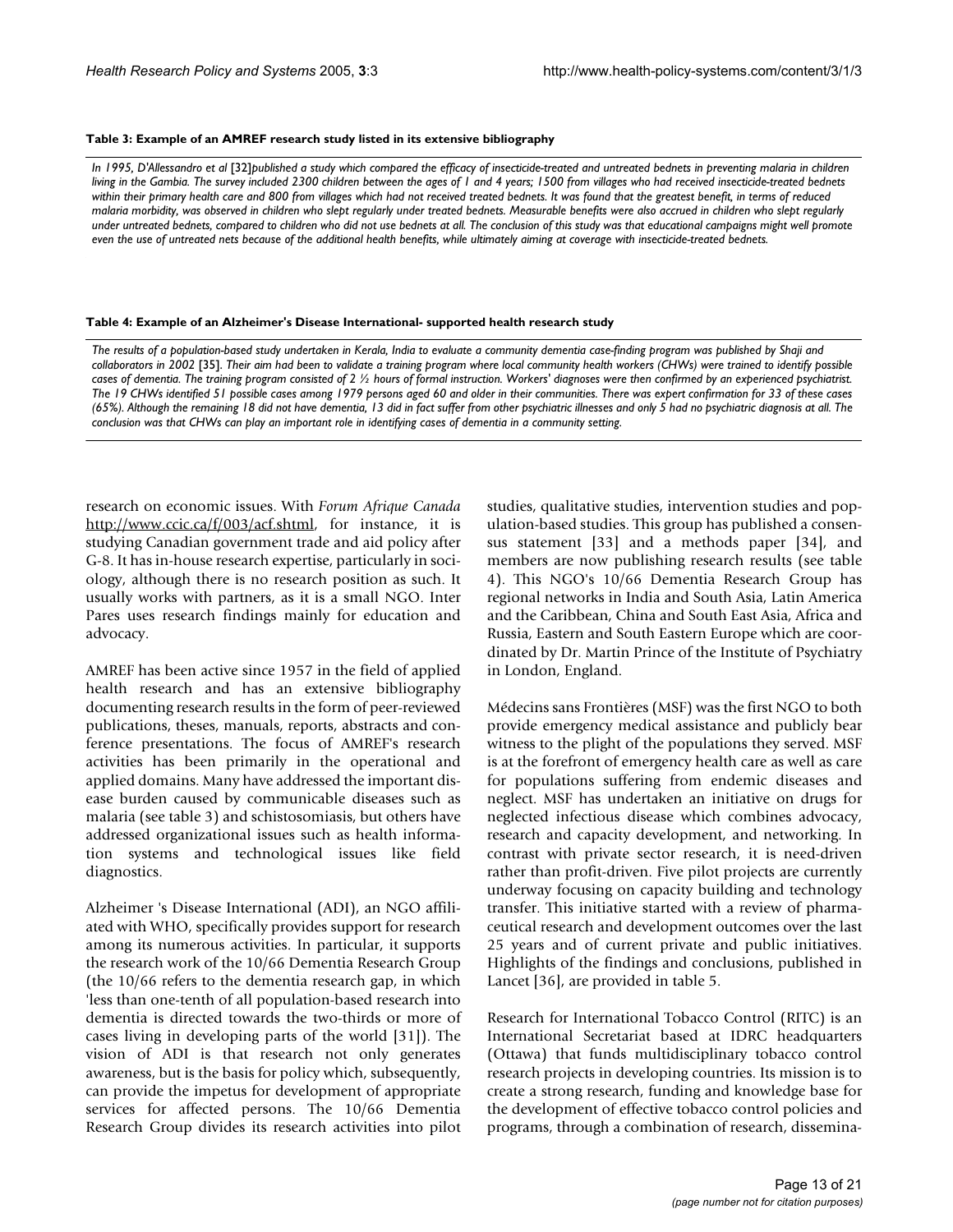#### <span id="page-13-0"></span>**Table 5: Analysis of trends, drug research and development for tropical diseases, MSF (2002)**

*The extensive review revealed that of 1393 new chemical entities marketed between 1975 and 1999, only 16 were for tropical diseases and tuberculosis. All new drugs for neglected diseases represented a clear therapeutic benefit, and all are included in the WHO Essential Drug List, which indicates the importance of new drugs for neglected diseases. In contrast, over the same period, two out of three new drugs offered little advantage over existing ones. There was no indication that drug development for neglected diseases would significantly improve in the near future, however. Private-public partnerships, or else, incentives to encourage private investment towards the development of new cost-effective drugs may help overcome this limitation. For the most neglected tropical diseases*  which may not account for a large share of the global burden of disease, a new approach is needed. The feasibility of an international not-for-profit network that *would focus on the most neglected diseases is being tested in the on-going pilot projects.*

#### <span id="page-13-1"></span>**Table 6: Youth and Tobacco Survey, Russian Public Health Association (RPHA), 1999**

*This study is part of the Global Youth and Tobacco Survey (GYTS) undertaken in several countries around the world. The survey in Russia was designed to provide prevalence data on tobacco use among adolescents in school (13–16 years), and to better understand and assess students' knowledge, attitudes and practices related to tobacco. Information pertained to, for instance, age of initiation of tobacco use, perceived health risks and social benefits, extent of peer and advertising pressure, perception of the tobacco-related curriculum, and likelihood that tobacco users will quit. The survey raised awareness on the issue of smoking and youth. Several recommendations were made by the Association to Parliament on the basis of survey findings, including the adoption of legislation to limit tobacco advertising, to reduce the tar and nicotine content of cigarettes, and to have an impressive warning labeling on packages. Seminars and conferences on the survey results and their implications were held. The Association has prepared a report: "Tobacco or Health in Russia". Additionally, the President of the RPHA, as a result of the GYTS survey and the ground-breaking leadership role the RPHA played in tobacco control among youth in Russia, was a member of the delegation from the Russian Federation to the WHO Framework Convention on Tobacco Control (FCTC) – hence an example of the translation of applied research results into policy action.*

tion, strengthening of capacity and coordination. RITC concentrates on research on psycho-social correlates of tobacco use. It provides support to research projects conducted by NGOs, such as, the Youth and Tobacco Survey conducted in Russia by the Russian Public Health Association, with the technical assistance of the CPHA (table [6\)](#page-13-1).

CPHA has also provided technical and financial support through its various international initiatives funded by CIDA to its public health association partners to carry out of the GYTS in Burkina Faso, Niger, Haiti, and Cuba; and in partnership with Institutes of Public Health in Bosnia & Herzegovina, Serbia & Montenegro, and in the UNadministered province of Kosovo. The results from the surveys (carried out in collaboration with the Centers for Disease Control and Prevention [CDC] of USA) are being used to develop tobacco control policy and youth-focused smoking prevention and cessation programs.

The experience of CSIH in global health research is described under 5.2.1.

*4.2 NGOs' perceived strengths and weaknesses in research* The following summary of perceived NGO strengths (and weaknesses) in health research is based primarily on the data from individual and group interviews that were specifically conducted as inputs to this discussion paper.

It is a common view that NGOs are in a good position to participate in health research because of their knowledge of, and their presence in, local communities. Furthermore, their involvement increases the relevance of research to communities. "*NGOs give a human face to research, and they are in a good position also to build on indigenous capacity*" (Interview with S. Baker, HKI Africa). Additionally, they may be more compelled to complete the research cycle and apply the findings. Their involvement in research is perceived as a motivation to use the research to design, develop and respond to circumstances affecting development. Evaluation research, in which they are frequently involved, tells them whether or not they have an impact.

Since they are closely connected with communities, they have the ability to see the application of their research results. For this reason, NGO-initiated research is often more likely to be translated into practice in a timely manner as it is almost always directly related to practice. The NGO structure brings concreteness and a style which is guided by values and beliefs with an action orientation.

Another major strength of some NGOs is their international networks which give them access to technical information and support. Finally, NGO values of ethics, solidarity and dialogue are important for health research to contribute to reducing inequities and for empowerment.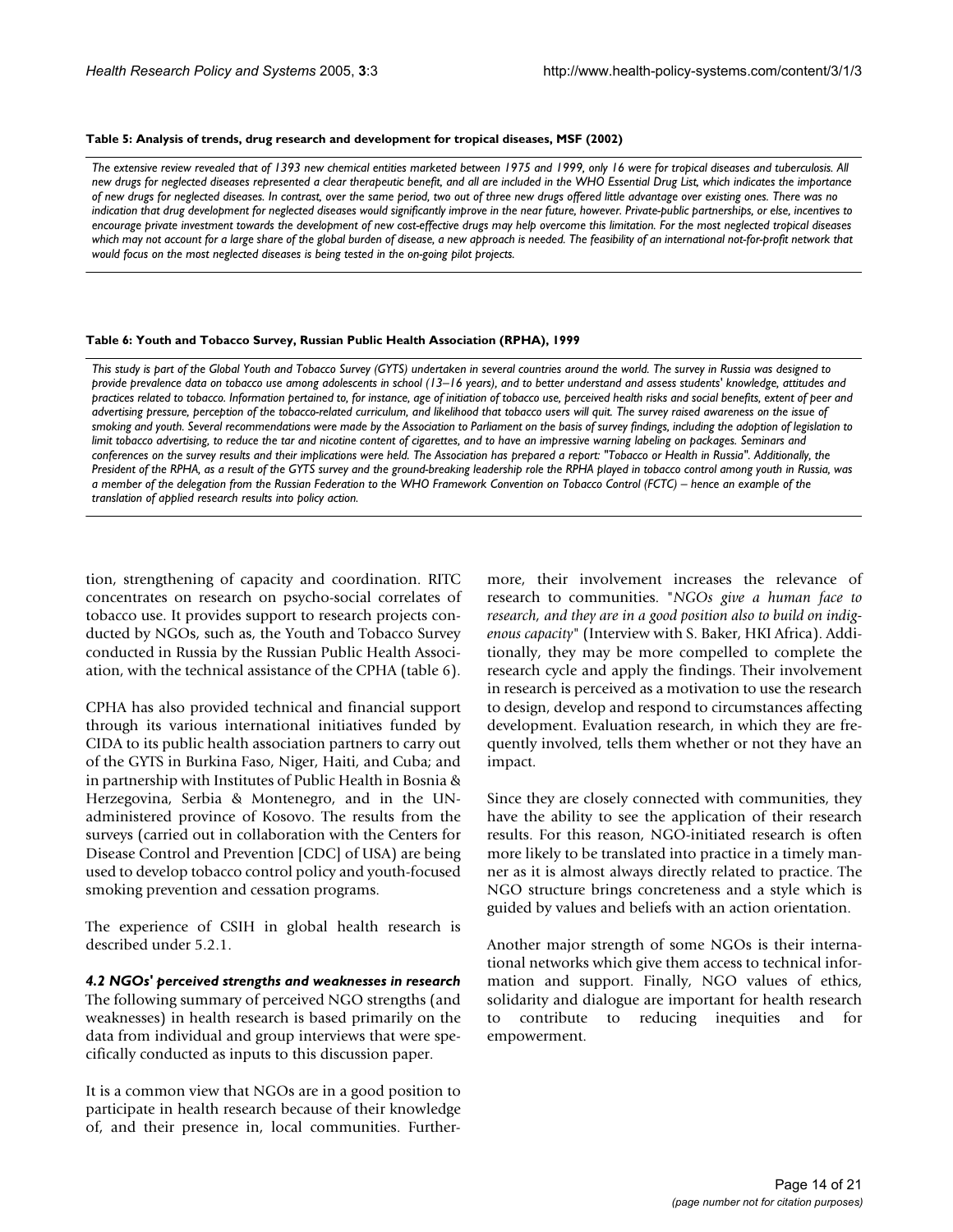# *4.3 Constraints to greater NGO involvement in health research*

*4.3.1 NGO views on research and its congruence with their mandate* Many reasons that account for the reluctance of NGOs to become (more) involved in research activities pertain to NGO perceptions on research (Center for Advanced Studies of International Development. Symposium on NGO/ Academic Linkages. East Lansing: Michigan State University; April 16–17, 1993; Edwards M, Griffiths M: Terms of Reference for the DSA [Development Studies Association] Workshop on the Academic Practitioner Interface. London: DSA, 1994). In the past, research was an academiadriven and based, elitist and theoretical exercise, the results of which are of little use to NGOs and the communities with which they work. Traditional research strategies and approaches were seen as top-down, nonparticipative and controlled by external actors. Research activities were regarded as requiring special technical expertise, much time and effort, access to professional journals and research literature, and substantial human and financial resources, characteristics not typically found in NGOs. Finally, the scientific rigor demanded by researchers was believed to be difficult to achieve in fieldbased situations, where unpredictability and subjectivity are the norm.

What NGOs perceive as research and as their role in this respect varies widely. For instance, there is some hesitation and even reluctance in including baseline studies or project evaluation under 'research'.

Another obstacle is the fact that some NGOs that raise funds from the public are afraid to go against the expectations of the donors if the money is reallocated for research, and particularly for policy research in Canada: "*Donors do not want to hear that NGOs are doing research as they are implementation organizations*" (Interview with C. MacDonald, World Vision Canada).

*4.3.2 Lack of training opportunities, funding, time and motivation* Among other barriers, interview respondents mentioned lack of training opportunities, lack of funding owing to their (limited) mandate, priorities of funding agencies, and time constraints.

Because of lack of training or of specialized researchers, NGOs may not be in a position to conduct top quality research, and scientific rigor may be lacking in certain instances. Lack of access to scientific literature when in the field can also be a major shortfall.

It is often difficult to secure research funding from certain donors. Many Canadian NGOs rely heavily on negotiated contracts with CIDA, which leaves little time and place for research. However, CIDA does fund some research (in a broad sense), particularly formative and summative evaluations. These are encouraging trends, but the aim should be for bilateral agencies to openly fund some research, like in the UK and some Scandinavian countries.

Lack of interest or of a clear view of the whole research process can also be considered as impediments. As several NGOs do not see research as part of their mandate, they may not be willing to get involved in research: "*NGOs do not have a research mandate, and therefore we do not foresee developing research expertise in-house. Linking for instance with universities is feasible for development-driven research*" (Interview with R. Hazel, CECI). NGOs may have to change their structures and priorities in order to support autonomous research.

# *4.3.3 Scale and type of NGO research*

Because NGO research is often conducted on a small scale and is usually of a qualitative nature, it often goes unrecognized by governments, and even by research organizations and funding agencies, which tend to favour large scale quantitative research.

NGOs interested in pursuing a research profile require a type of mentorship in terms of standard performance indicators in the research domain. For example, publication has traditionally not been a strength and much NGO research does not reach beyond the gray literature or report level. Because scientific publications are an important means of transfer or dissemination of research results, NGO capacity to publish their findings needs to be strengthened.

# *4.3.4 Weak links with the international research community*

There is not enough networking and collaboration between NGOs and the international research community, including academia. This has traditionally been due to a dichotomy in the interests of NGOs and the academic community, in that NGOs are more oriented towards a development agenda, while academics tend towards special research interests.

# **5 Future needs**

In light of the above issues and concerns, and in order to foster greater interest and participation of NGOs in research, the barriers of lack of interest, lack of funds, lack of training and lack of recognition, among others, need to be addressed. We discuss some strategies below.

# *5.1 Opportunities to build NGO capacity in research, in Canada and overseas*

Substantial global health academic capacity has developed within NGOs both in the U.S. and the U.K. For example, Family Health International (FHI) has integrated research, training, and development capacity on an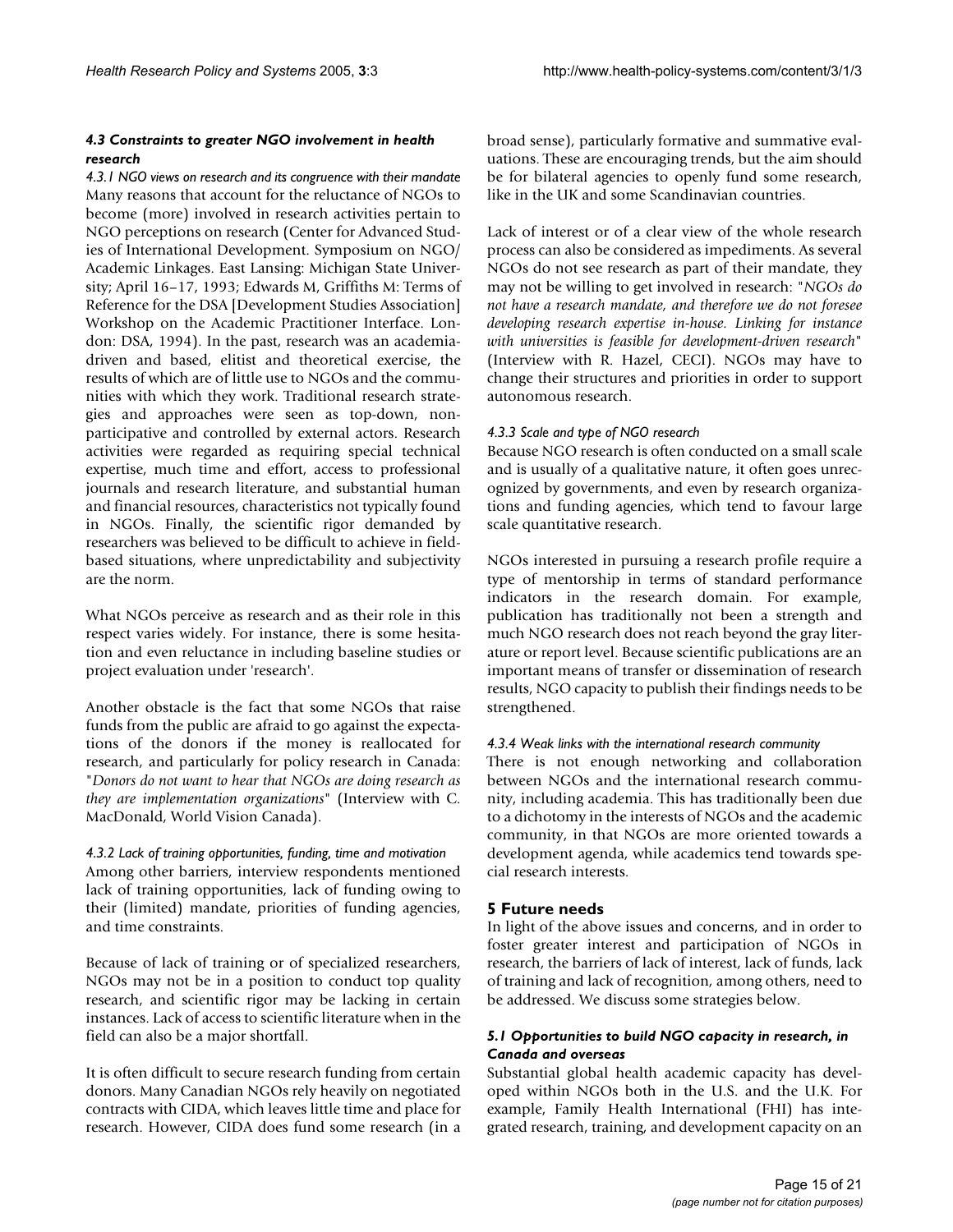#### <span id="page-15-0"></span>**Table 7: The experience of CSIH in global health research**

*In the early years, CSIH partnered with the Canadian University Consortium for Health In Development, which represented all the major universities in Canada and their partners in research and development. This partnership represented a strong and vital part of CSIH's operations. Following the decrease in funding for such a partnership, there was a decision to disband the Consortium and establish a network of universities and colleges that would promote and support academic and research interests within the Society. This network, which was formally given the status of a Division for a few years, has been and continues to*  be functional but not as a strong advocacy unit. This was largely due to the fact that funding for the network was cut by CIDA in 2000. Nevertheless the *network is an important source of technical support for CSIH in its projects and advice.*

*Following the Thailand meeting in October 2000, Canadians were challenged to explore the role that they could play in diminishing the 10/90 Gap in Global Health Research funding available to Low and Middle Income Countries (LMIC). To this end an interest group was formed, of which CSIH was part in order to carry on the momentum of Thailand and future explorations.*

*Key people met with decision makers during the spring and summer of 2000 and September 11, 2001, marked the inaugural workshop in Vancouver to discuss global health research and the 10/90 Gap. CSIH was one of two NGOs who attended. Following that meeting, CSIH was invited to participate in a new Canadian Coalition for Global Health Research (CCGHR). CSIH was active in suggesting that the concept of a coalition was a way to emphasize the role of advocacy and action that is necessary for global health research initiatives to be successful.*

As of October 2001, the Coalition included two NGOs (CSIH and CPHA) who were part of a lobby to expand the mandate of CIHR (Canadian Institutes of *Health Research) to include global health research in more than one Institute. To this end, the Institutes of Gender and of Aboriginal Health joined the Institute of Population Health in realizing its global health mandate.*

*The Global Health Research Initiative memorandum of understanding (MOU) was signed at the 2001 Canadian Conference for International Health (hosted by CSIH). The amendment to MOU as a result of negotiations between CSIH and CIHR included NGOs as one of the important players.*

The first formal retreat for the coalition was held in August 2002. CSIH was formally named as a member of the Coalition Steering Group. The Working Group *on the Role of NGOs in Research was affirmed as separate from the Advocacy Working Group. CSIH agreed to take the lead to collaborate with other key NGOs to develop a paper and case studies.*

*CSIH as part of CCGHR lobbied in the spring and summer of 2002 to the G-8 for the inclusion of a commitment to global health research within NEPAD (New Partnership for Africa's Development). Support for global health research in Africa was announced and funds were set aside for this new initiative.*

*The first Annual Meeting of CCGHR was held at the Canadian Conference on International Health (CCIH) in October 2002. The Working Groups reported at that meeting and CSIH announced the formation of a Research Committee and invited its members to participate. The Executive Director drafted an outline of a background paper on the Role of NGOs in Global Health Research and presented to the plenary session of the annual CCGHR meeting for comment and*  feed-back. An ad hoc Working Group on Research was formed to draft the background paper with a view that it will be a position paper for CSIH and provide *a background working paper for the Coalition.*

In the autumn of 2002, the first request for proposals for global health research grants was released. Despite the fact that NGOs were named as important *partners, they were not invited to be part of the review panel for this round. It was noted as a deficiency in the review of the process by CIHR.* To date, CSIH has been an active and welcomed participant of all key meeting of CCGHR Steering Committee meetings. CSIH remains actively engaged in working groups on Governance to determine options for institutionalization of the CCGHR. In collaboration with CIHR and IDRC, CSIH is actively planning the *Second Annual Global Health Research Meetings at CCIH and the integration of significant research and development content in the conference.*

evidence-based foundation. It also embodies many of the competitive aspects of private sector-led initiatives that can allow creativity and innovation.

As emphasized by Harrison and Neufeld [31], however, capacity building efforts for health research have been of most benefit to industrialized countries. In order to ensure that less developed countries are the principal beneficiaries, they recommend, as part of a three-pronged strategy, the nurturing and support of multi-stakeholder problem-oriented learning, and research networks which include NGOs. The other components of the strategy are research investments that explicitly reduce the high cost of knowledge translation in developing countries, and the stimulation of demand-driven research.

A peer-learning process is among the strategies for NGO capacity building in research. NGOs can draw on expertise already developed in research-based NGOs. The learning process should be shared with NGOs from the North and from the South. Additionally, NGOs should consider taking the initiative in organizing scientific activities (seminars, workshops, symposia) on global health research topics, which could serve as a catalyst in bringing together different stakeholders.

#### *5.2 Building partnerships and alliances*

#### *5.2.1 Creating and facilitating networks that support global health research*

The creation of networks which have the common goal of supporting global health research is one way to strengthen partnerships and to consolidate valuable resources from each partner. Leadership and governance issues are necessary hurdles which can be overcome by focusing on the ultimate gains in terms of supporting and conducting successful research activities. NGOs can assist in the establishment and functioning of these networks, particularly by providing stable infrastructure support. One of the greatest challenges is in making the network function effectively through different leadership turnovers in the different partner organizations.

CSIH has had global health research as part of its mandate since its formation. CSIH is an active member of the Canadian Coalition for Global Health Research (CCGHR), and a key challenge in this capacity is to develop a strong foun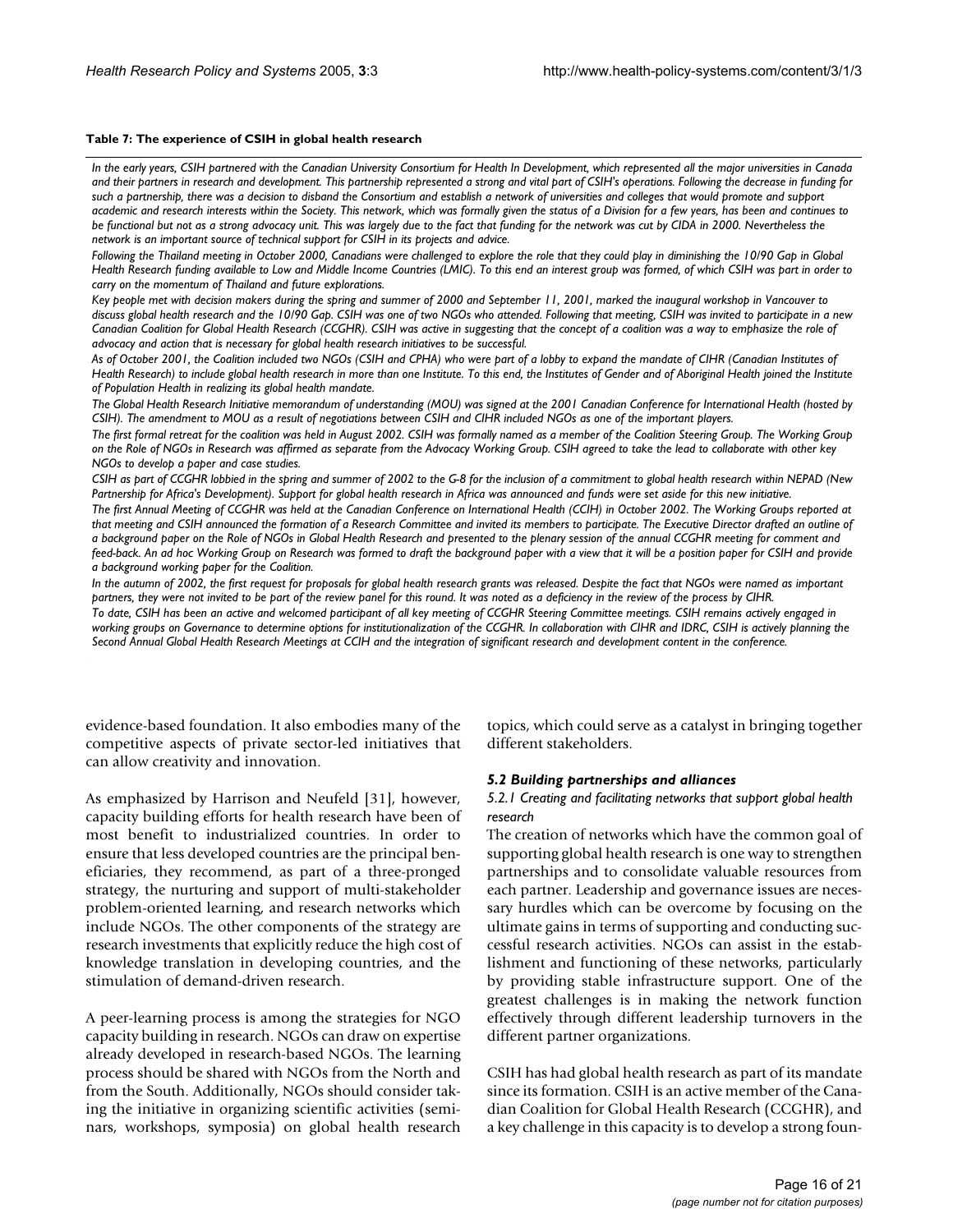dation of understanding and mutual respect amongst all players in global health research, including NGOs. CSIH experience in global health research is described in table [7.](#page-15-0)

*5.2.2 Partnerships with universities and other research institutions* Partnerships with universities and other research institutions is one means of strengthening the research capacity of NGOs, and also of academia. NGOs and research organizations each have a unique 'value-added' contribution to make to global health research and therefore, partnering among them amplifies their individual strengths. Such partnering may be a real challenge for NGOs, however, as their institutional culture is so different. NGOs may be invited by universities to partner, but plans are often already laid out, so that the NGOs may only be involved in executing the plans. What NGOs want is to be part of the research process from the start. An interesting initiative to document and promote South-Canada health research partnerships is currently underway [37].

NGOs are open to partnerships with academia, but the goal has to be development-oriented. Experience suggests that it is often difficult to reconcile the academic and development framework, for instance when integrating MSc or PhD students in development projects. Nonetheless, integrating graduate students in NGO projects should be a good strategy for balanced and equal partnerships.

As less than 1% of university-based health research in Canada is directed towards the problems of global health according to a Canadian Consultation on Global Health Research held in 2001 [http://www.cghrc.ca/consult.html,](http://www.cghrc.ca/consult.html) the prospects of university-NGO research links are constrained by funding. Nevertheless, the recent Global Health Research Initiative of the coalition of Canadian institutions funding global health research is promising as it opens new avenues for research collaboration between the North and the South, and hopefully also between universities and NGOs.

During the 1990s, there were several attempts to bridge the NGO/academic gap with respect to health research in developing countries. Save the Children UK, Oxfam and some US-based institutions supported workshops and symposia that aimed at bringing together representatives from both communities as a means of building links and forging partnerships in support of increasing the scale, scope and relevancy of health research in developing countries (Edwards M, Griffiths M: Terms of Reference for the DSA [Development Studies Association] Workshop on the Academic Practitioner Interface. London: DSA, 1994). CPHA, through the CIDA-funded Canada's International Immunization Program – Phase 2 (CIIP2), supported applied research carried out by Laval University,

Université de Montreal and University of British Columbia. At the time, these were quite innovative approaches to applied health research, linking the universities with local NGOs. In 1995 CPHA also organized a Symposium on NGO/University Linkages for Health Research [30].

One mechanism to expand the use of research generated by NGOs is to improve the linkage between NGOs and universities. Each complements the other in the area of health research. NGOs offer proximity to people and situations, reality-based and context-specific research environments, opportunities to develop and assess innovative strategies and research methods, a means of disseminating and popularizing the results of research projects, and credibility outside of academia. Universities and other research organizations offer expertise in research design and application, an environment for reflection, access to and knowledge about most recent literature, a tradition of scientific rigor and interest in new, innovative research methods and approaches, and a high degree of credibility. Academics can also provide guidance and advice on how to prepare research proposals and to carry out research studies, guidance in the preparation of reports and publishing of research results, and training for NGO staff in research methods.

The participants of the CPHA Symposium on NGO/University Linkages for Health Research in Developing Countries [30] identified several mechanisms that could help bridge the gap between NGOs and universities as a means of facilitating future collaborative research initiatives. There must be first and foremost a real willingness on the part of both parties to modify their attitudes about the role and capabilities that each can offer. Mechanisms to achieve this end include conferences and seminars, newsletters, and the use of e-mail and the Internet. Another suggestion called for the use of "field-friendly" research methodologies. It was also recommended that, although the objective is not to transform NGOs into research institutes, they should receive more training in research methods and proposal development. It was suggested that exchanges take place wherein university researchers use sabbatical leave to work with NGOs and NGO personnel be seconded to universities to provide a field perspective. Additionally, research results need to be disseminated quickly and in a format that ensures maximum access by those in the field who are to apply the knowledge generated. Otherwise, research creates expectations within the NGO community and study population that remain unsatisfied.

The development of innovative North-South research partnerships is the focus of a working paper prepared for the CCGHR by Neufeld et al [37]. As emphasized in this document, such partnerships are not an end in them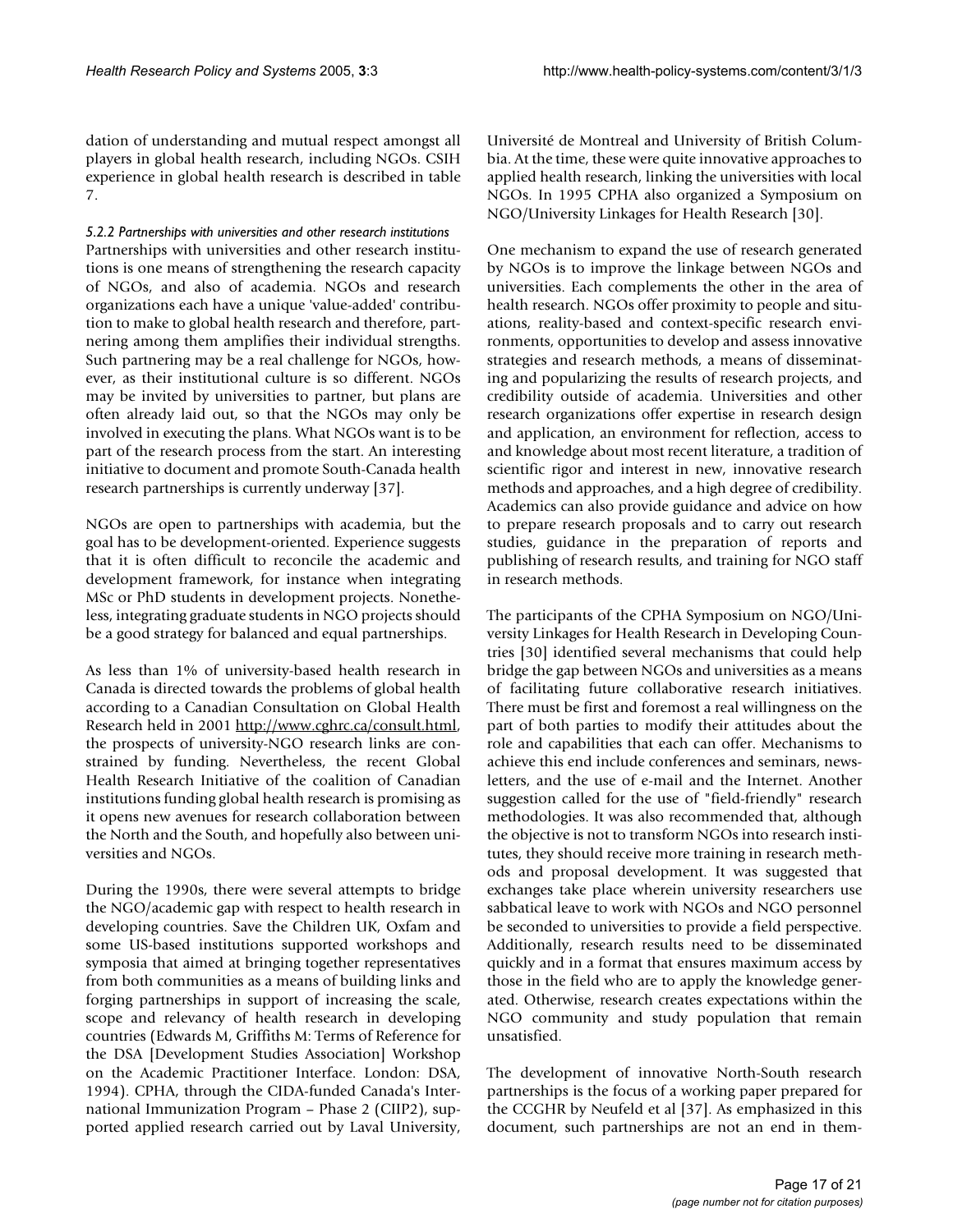selves, but rather, they are to contribute to sustainable health research systems and to health development. Principles of research partnerships, and a useful model to assess these, are proposed. Although types of partnerships are not specifically detailed, it is implied that NGOs are important research partners.

Finally, as mentioned earlier, stronger partnerships between NGOs and social science researchers in particular should be sought in resource-poor countries. Lessons learned from these partnerships, in the areas of action and indeed policy and legislation (for example, in the tobacco or environment fields) show how evidence can be transformed into action with the right partnerships between researchers and NGOs.

# *5.2.3 An NGO Network for Global Health Research?*

NGOs may benefit in various ways from developing a global health research network. First, many NGOs already operate at national and international levels and understand the challenges of coordination and communication which this entails. There is a need to identify overarching principles of NGO contribution to health research. Second, NGOs must be both proactive and interactive within the framework of the health research agenda. Roles must be clearly understood by each partner. In any case, advocacy for relevant research and use of results would be a critical function of the network (see training modules on advocacy [38]). Such networks may enhance the ability of NGOs to partner with other research stakeholders in multisectoral coalitions, and even to initiate partnerships with research organizations.

In the framework of an NGO network of this sort, the following discrete activities could be envisaged by the lead NGO:

• To invite NGOs to post on a selected website success stories, as well as their experience/opinions/needs/priority research issues, using a template adapted from the one developed for this purpose in the UK

• To organize workshops for NGOs who are, or who wish to become, involved in research, with research organizations where deemed appropriate.

The purpose would be:

• To link these NGOs in order for them to interact on research issues;

• To share lessons learned and success stories of research involvement of NGOs and their partners

• To enhance understanding of, and collaboration with, potential research partners;

• To set-up a core group of NGOs involved in global health research to convey NGO views to global health research fora and organizations.

The following are a few key questions that could be addressed by an NGO network:

1. How can NGOs contribute to the framing of the research questions if we were to support the necessary equity-based research for improving the overall performance of the health system?

2. How do we balance this with the necessity for research which documents and monitors sustained and emerging inequities which may have a greater impact on the health and well being of individuals than the health (care) system will ever have?

3. How can we ensure that NGOs influence research priorities so that they are reflective and evaluative of overseas development assistance (ODA) direction and priorities such as national poverty reduction strategies. For example what is the impact of PRSPs on equity and health? How will researchers monitor this? What could be the potential role of NGOs in partnership with researchers to begin to monitor and evaluate this new direction in overall aid policy?

4. How can NGOs be best represented within the international research community?

The new millennium offers many challenges. In order to maximize the potential benefits of health research, all partners including NGOs must share a common vision and recognize and appreciate the strengths of each. Participation in health research needs to be a coordinated effort. One key challenge will be to establish better communication among all partners in health research. This can only be achieved by a willingness to share in leadership, ownership and in the conduct of health research activities. Another key challenge will be to explore ways in which funding for health research can be strengthened. Leveraging must be seen as a strategic tool of NGOs to maximize dollars allocated to health research.

# **Conclusion**

Several NGOs have had impressive track records in global health research. Other NGOs have expressed an interest in becoming more involved in global health research. Their contribution to more equitable, ethical, relevant and effective research is crucial and needs to be strengthened. Research has to be regarded as a broad loop system rather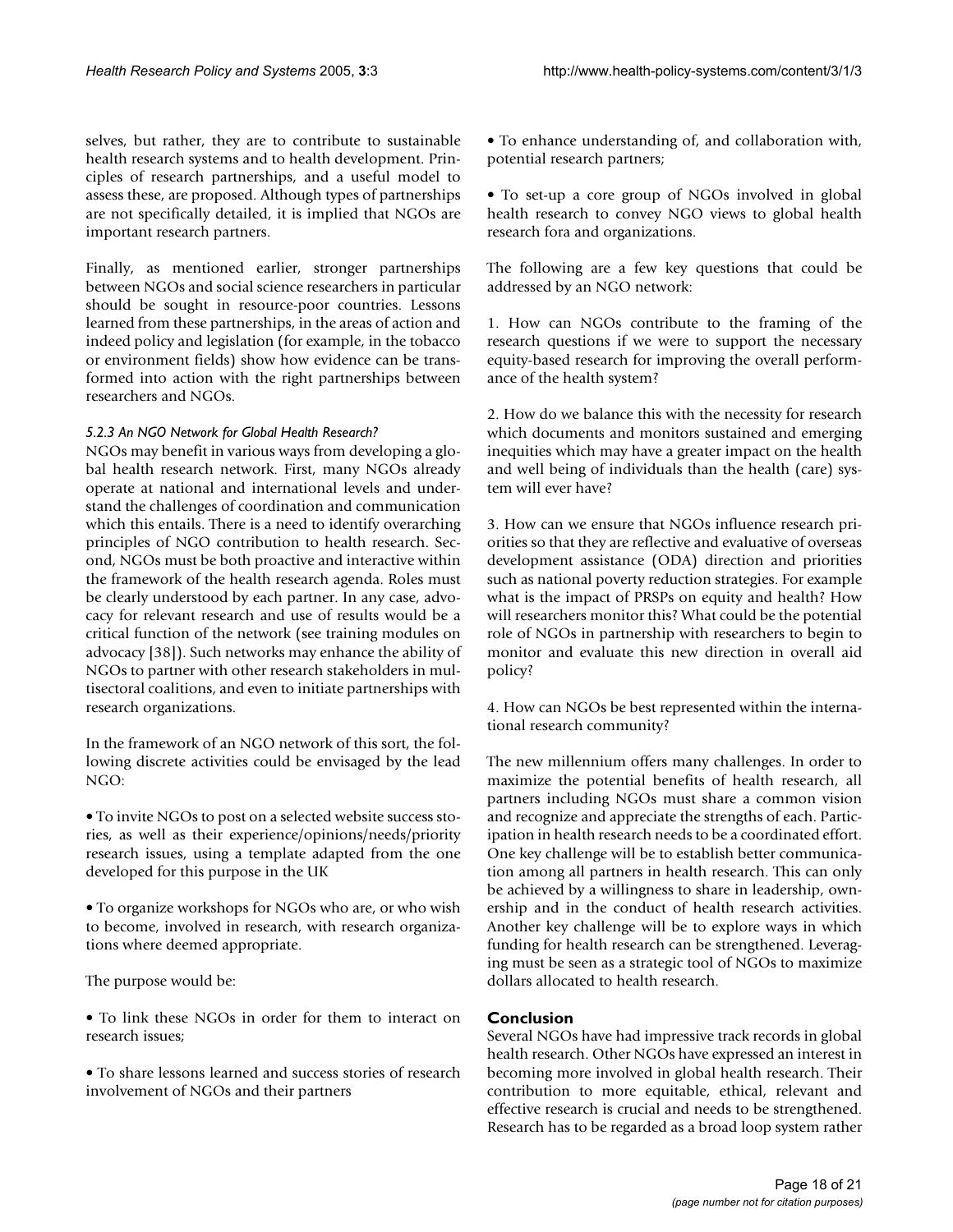than restricted narrowly to the production of knowledge. This is particularly critical for global health research whose primary goal should be to improve health and its determinants in low and middle income countries. NGOs principal roles in the process pertain to shaping research priorities, advocacy for more relevant research, translating and using research findings, in addition to generating new knowledge in areas where they may have a comparative advantage, notably qualitative, social, action, evaluative, and policy research. NGO partnerships with research organizations should be seen as means of a mutual enhancement of health research capacity and contribution to development. NGOs should be instrumental in building with other stakeholders coalitions for global health research with the aim of closing the 10/90 health research gap.

# **List of Abbreviations**

ADI Alzheimer's Disease International

http://www.alz.co.uk

AFRO-NETS African Networks for Health Research and Development

http://www.afronets.org

AIDS Acquired immunodeficiency syndrome

AMREF African Medical and Research Foundation

http://www.amref.org

ARCH Applied Research on Child Health (ARCH) Project

http://www.international-health.org/ARCH/index.html

CCIC Canadian Council for International Cooperation

## http://www.ccic.ca

CCISD Centre de coopération internationale en santé et développement

# http://www.ccisd.org

CCIH Canadian Conference on International Health (hosted by CSIH)

CECI Centre canadien d'étude et de coopération internationale

# http://www.ceci.ca

CCGHR Canadian Coalition for Global Health Research

## http://www.cghrc.ca

CDC Centers for Disease Control and Prevention

## http://www.cdc.gov

CHW Community health worker

CIDA Canadian International Development Agency

http://www.acdi-cida.gc.ca

CIHR Canadian Institutes of Health Research

http://www.cihr-irsc.gc.ca

CIIP2 Canada's International Immunization Program – Phase 2

COHRED Council on Health Research for Development

http://www.cohred.ch

CPHA Canadian Public Health Association

http://www.cpha.ca

CSIH Canadian Society for International Health

http://www.csih.org

DFID Department for International Development (UK)

http://www.dfid.gov.uk

DSA Development Studies Association

http://www.devstud.org.uk

ENHR Essential National Health Research

FCTC Framework Convention on Tobacco Control (WHO)

# http://www.fctc.org

FHI Family Health International

http://www.fhi.org

FRAT Fortification Rapid Assessment Technique

GYTS Global Youth and Tobacco Survey (WHO and CDC)

HKI Helen Keller International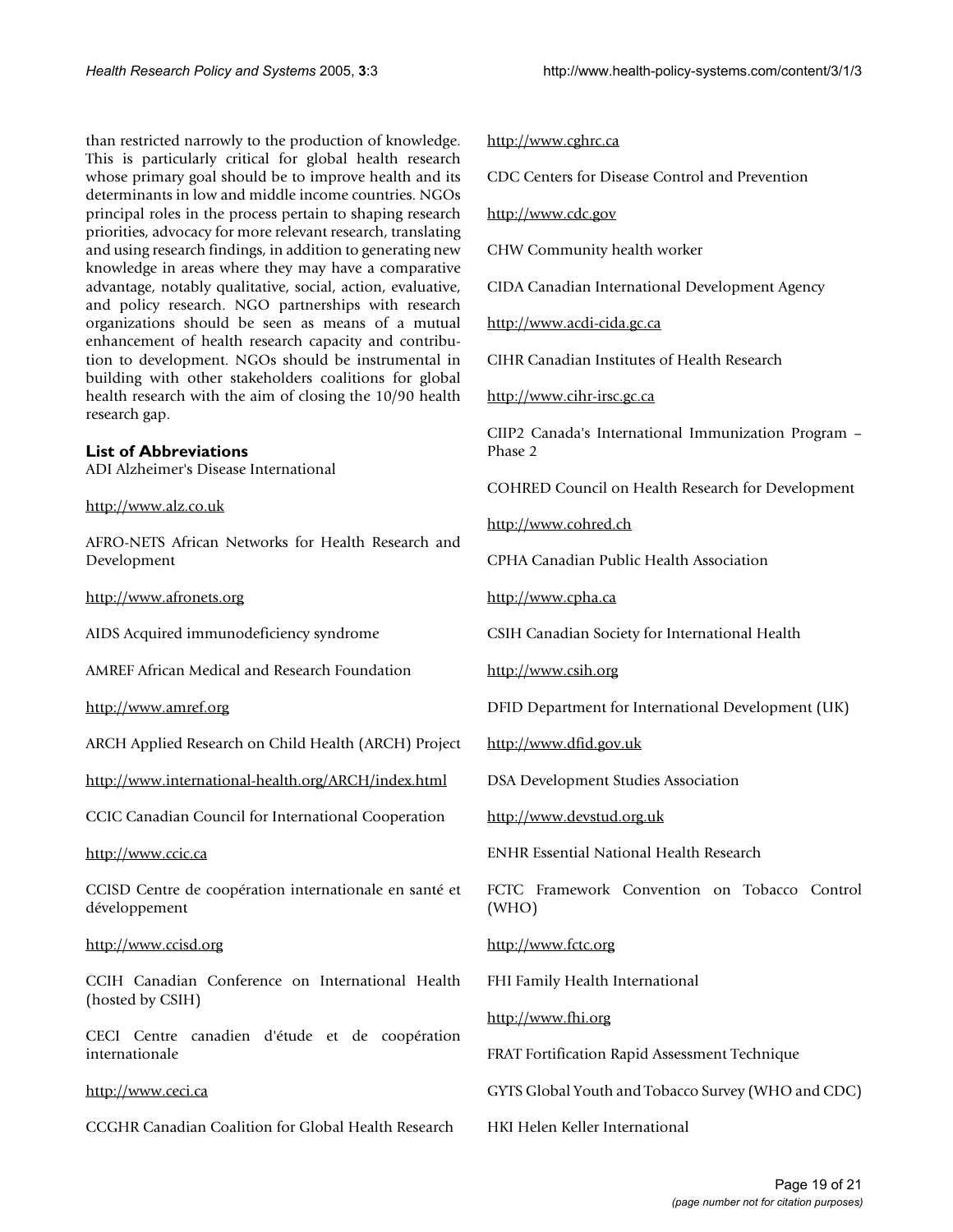## http://www.hki.org

IDRC International Development Research Centre

http://www.idrc.ca

IHPP International Health Policy Program

INTRAC International NGO Training and Research Centre

## http://www.intrac.org

KFPE Commission for Research Partnerships with Developing Countries

http://www.kfpe.ch

LMIC Low and middle-income countries

MICAH Micronutrients and Health in Africa (WV project)

MSF Médecins sans frontières

http://www.msf.org

NEPAD New Partnership for Africa's Development

http://www.nepad.org

NGO Non-governmental organization

OECD Organization for Economic Co-Operation and Development

http://www.oecd.org

ODA Overseas Development Assistance

PRSP Poverty Reduction Strategy Papers

RITC Research for International Tobacco Control

http://web.idrc.ca/ ev.php?ID=43468\_201&ID2=DO\_TOPIC

RPHA Russian Public Health Association

http://www.rpha.newmail.ru

SHARED Scientists for Health and Research for Development

http://www.shared.de

TRIPS Trade-Related Aspects of Intellectual Property Rights

UNDP United Nations Development Programme

http://www.undp.org

WHO World Health Organization

http://www.who.int

WV World Vision (Canada)

http://www.worldvision.ca

# **Authors' contributions**

HD designed the outline of the paper, conducted interviews with NGO representatives, wrote the first complete draft, and coordinated the review process within the CSIH. JHR drafted some sections and provided comments on the successive versions of the papers. MM provided international NGO and a field based perspectives to the paper, in addition to conducting group discussions with NGO personnel. LJ designed the figures, and edited and formatted the text. TG contributed to the conceptualisation and content of the manuscript. She wrote several sections and edited others, and she provided case studies.

# **Acknowledgements**

The authors acknowledge the valuable contribution to the paper of the following members of the Canadian Society for International Health, many of whom are also members of its research committee: Adrijana Corluka, Jim Chauvin, Don Juzwishin, Montasser Kamal, Marleny Munoz, Vic Neufeld, Lynn Skillen, Bernadette Stringer, and Peter Tugwell.

#### **References**

- 1. Butler P: **Health research for development: the continuing challenge. A discussion paper.** *International Conference on Health Research for Development, Bangkok* [[http://www.conference2000.ch//](http://www.conference2000.ch//pdf/discussionpaper.pdf) [pdf/discussionpaper.pdf](http://www.conference2000.ch//pdf/discussionpaper.pdf)]. 10–13 October 2000
- 2. UNDP: *Human Development Report 2002: Deepening Democracy in a Fragmented World. New York* 2002.
- 3. Brundtland GH: **Address at the First Steering Committee Meeting.** *International Conference on Health Research for Development: Geneva* [\[http://www.who.int/director-general/speeches/1999/english/](http://www.who.int/director-general/speeches/1999/english/19990430_ichrd.html) [19990430\\_ichrd.html\]](http://www.who.int/director-general/speeches/1999/english/19990430_ichrd.html). April 30, 1999
- 4. Labonte R, Spiegel J: **Setting global health priorities for funding Canadian researchers: A discussion paper prepared for the Institute on Population and Public Health.** 2001 [\[http://](http://www.cghcr.ca/documts.htm#1) [www.cghcr.ca/documts.htm#1\]](http://www.cghcr.ca/documts.htm#1). Saskatchewan: SPHERU
- 5. Labonte R, Spiegel J: **[Setting global health priorities.](http://www.ncbi.nlm.nih.gov/entrez/query.fcgi?cmd=Retrieve&db=PubMed&dopt=Abstract&list_uids=12676822)** *Brit Med J* 2003, **326:**722-3.
- 6. Commission on Health Research and Development: *Health Research: Essential Link to Equity for Development Commission on Health Research for Development* Cambridge, MA: Oxford University Press; 1990.
- 7. Global Forum for Health Research: *The 10/90 report on health research* [[http://www.who.int/tdr/publications/publications/](http://www.who.int/tdr/publications/publications/investing_report.htm) [investing\\_report.htm\]](http://www.who.int/tdr/publications/publications/investing_report.htm). Geneva: c/o WHO
- 8. Currat LJ: **Health research, health, development, poverty and global security.** *The 10/90 report on health research 2001–2002* 2002 [<http://www.globalforumhealth.org/Filesupld/24.pdf>]. Geneva: Global Forum for «Health Research, c/o WHO